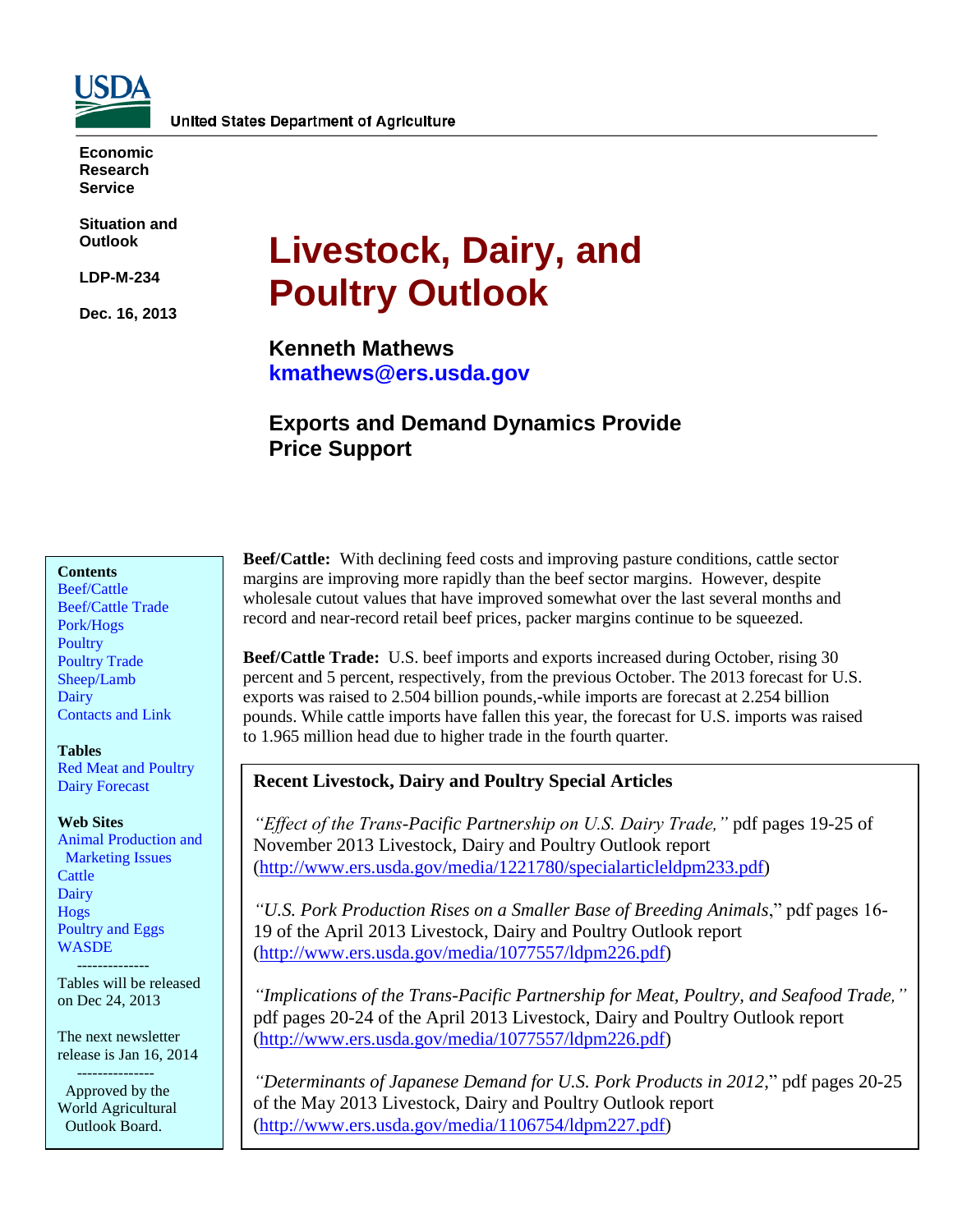**Pork/Hogs:** Strong domestic consumer demand for pork products appears to have offset soft export demand so far in the fourth quarter. Fourth-quarter hog prices are expected to average \$62-\$63 per cwt, almost 7 percent above the same period last year. October exports were almost 12 percent below a year ago, a result of weakness in important Asian markets. Imports in October increased almost 16 percent, year-over-year, strong domestic prices likely serving as a magnet for Canadian pork products in particular. Significant domestic production risk has recently been introduced by the Porcine Epidemic Diarrhea virus. The Quarterly Hogs and Pigs report to be released by USDA on December 27 may help to discern the impact of the disease as of December 1.

**Poultry:** Higher broiler meat production has resulted in increases in cold storage holdings, which, in turn, have placed downward pressure on many broiler product prices. Broiler meat production in fourth-quarter 2013 is forecast at 9.5 billion pounds, 3 percent higher than the previous year. Lower turkey meat production has caused cold storage holdings of whole birds (especially hens) and parts to decline. This has resulted in increased prices at the wholesale level for a number of turkey parts. Turkey meat production in October was 517 million pounds, down 11 percent from the previous year.

**Poultry Trade:** Broiler and turkey shipments in October were up from a year ago, while egg product exports were down. Broiler shipments totaled 675.5 million pounds in October 2013, an increase of about 4 percent from a year earlier. Turkey shipments increased only fractionally from a year ago, totaling 77.4 million pounds, while egg exports totaled 31.5 million dozen in October 2013, a 5-percent decrease from last October.

**Sheep/Lamb:** Dramatic increases in lamb prices are expected in fourth-quarter 2013. This is likely due largely to lighter weight, higher quality lambs being sold at slaughter, along with very tight domestic supplies. Tight supplies are expected to continue well into the future, which could help to bolster prices.

**Dairy:** The milk production estimate for 2013 is lowered slightly from November but raised slightly for 2014. The 2013 herd contraction is likely ended as cow numbers are forecast to rise in 2014. Lower expected feed prices and continuing firm milk prices will improve the producer profit outlook and should cause herd expansion to ensue in 2014. The export forecasts for 2013, on a fats basis, are raised from November. While current year export demand for nonfat dry milk remains strong, exports on a skims-solids basis were lowered this month due to lower lactose exports but are raised for 2014.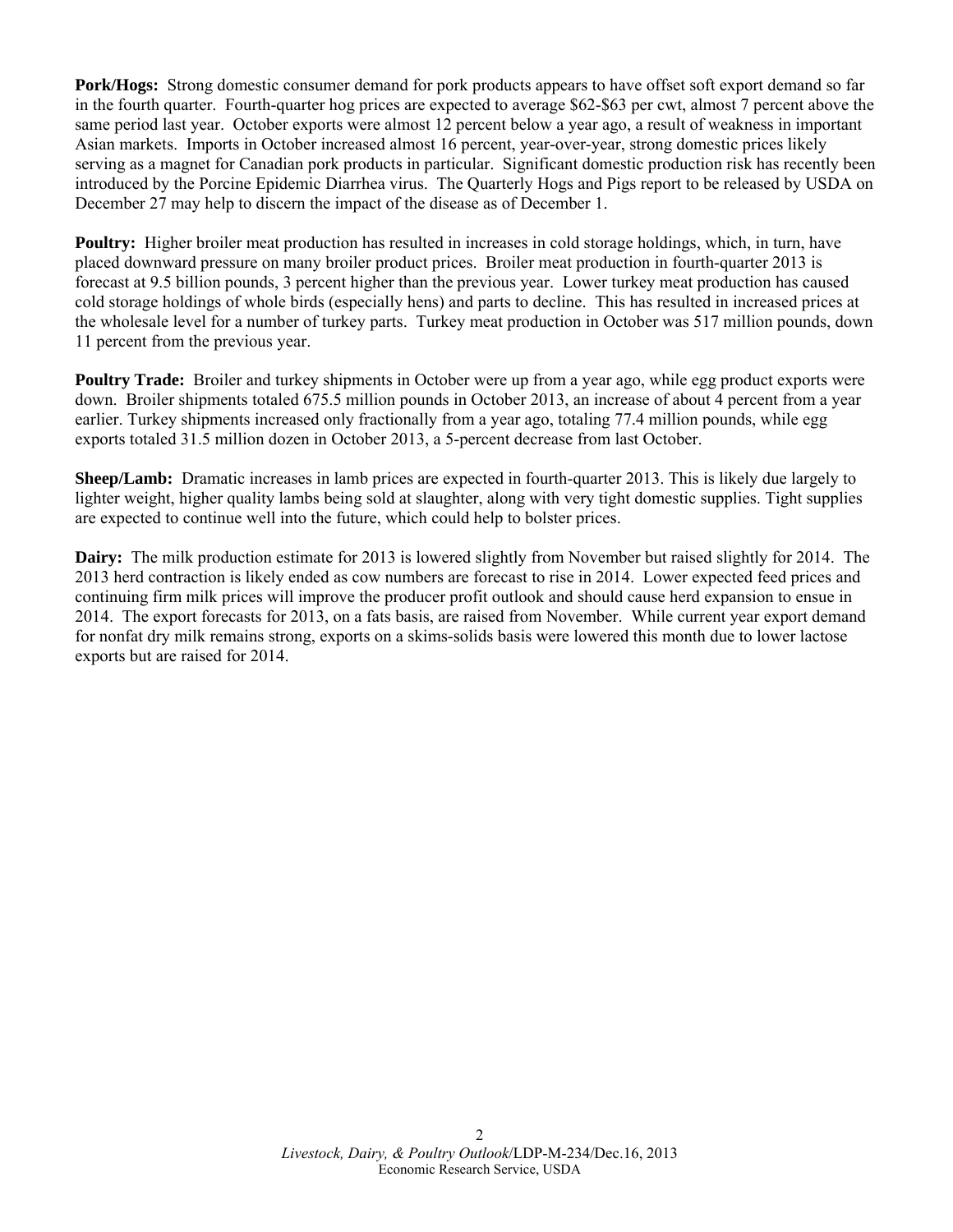#### <span id="page-2-0"></span> *Cattle Sectors Improving Rapidly*

In wrapping up 2013 and moving into 2014, we see a number of factors that have developed into pluses for the livestock sectors. Declining feed costs and improving pastures are allowing producers who graze livestock more options. As of early December, monthly average corn prices had dropped by almost a third from August's monthly average price. The corn price decline is due to good corn yields, abundant supplies, and developments toward relaxing the Renewable Fuels Standard. Further, thanks to some timely precipitation, the majority of the winter wheat crop in Texas, Oklahoma, and Kansas--particularly the grazing areas- appears to be in mostly fair to excellent condition. Precipitation now and through the winter will also benefit pastures next spring, enhancing the outlook for summer grazing in 2014.

By now, the majority of cattle turned out on wheat pasture should have become acclimated and/or recovered from illnesses associated with weaning, transportation, and other abrupt changes in their lives. These factors--combined with a good start for the winter wheat crop--should mean that wheat pasture cattle are off to a good start this winter. The recent cold snap and icy conditions will provide a test of the winter hardiness of these cattle for the remainder of the winter grazing season. If conditions for the wheat crop continue to improve, or at least do not deteriorate, feedlots could experience an influx of large wheat-pasture feeder cattle next March. These cattle would likely be market-ready during August-September. However, this influx of feeder cattle into feedlots could be somewhat mitigated or even offset if replacement heifers account for significant proportions of cattle on wheat pasture. Winter weather could also affect positively (mild weather) or negatively (cold, wet weather) the gains cattle make, whether on wheat pasture or while in feedyards.

In addition, feeder calf prices have been cruising through the fourth quarter at record-breaking levels, reaching an average monthly price of \$162.95 per cwt in November (Medium and Large No. 1 750-800-lb steers, Oklahoma City). Monthly average feeder cattle prices had increased from 7 percent (750-800-lb steers) to 10 percent (500-550-lb steers) during the August through November period, partly as a result of scarcity, but also in response to the positive effect that declining corn prices are having on the potential improvement in cattle feeding margins. Increasing feeder cattle prices will at least partially offset the weakness recently observed in cull-cow prices for cow-calf producer margins.

#### *Will Cow Slaughter Slow?*

In the absence of a midyear cattle inventory report from the National Agricultural Statistics Service (NASS), the January 1, 2014 Cattle report with inventory numbers is on the minds of many in the cattle and beef sectors because of its implications for the national aggregate cow herd inventory. With little information available since the January 1, 2013 Cattle report, the state of replacement heifer retention is largely unknown ahead of the January 1, 2014 estimates. Heifers have constituted relatively large shares of feedlot placements and inventories in 2013. These high heifer proportions of cattle on feed, combined with the relatively large cow slaughter, will likely result in another year-over-year decline in total cow inventories on January 1, 2014. Some heifers that had been placed on feed and

> *Livestock, Dairy, and Poultry Outlook/LDP-M-234/Dec. 16, 2013*  Economic Research Service, USDA

3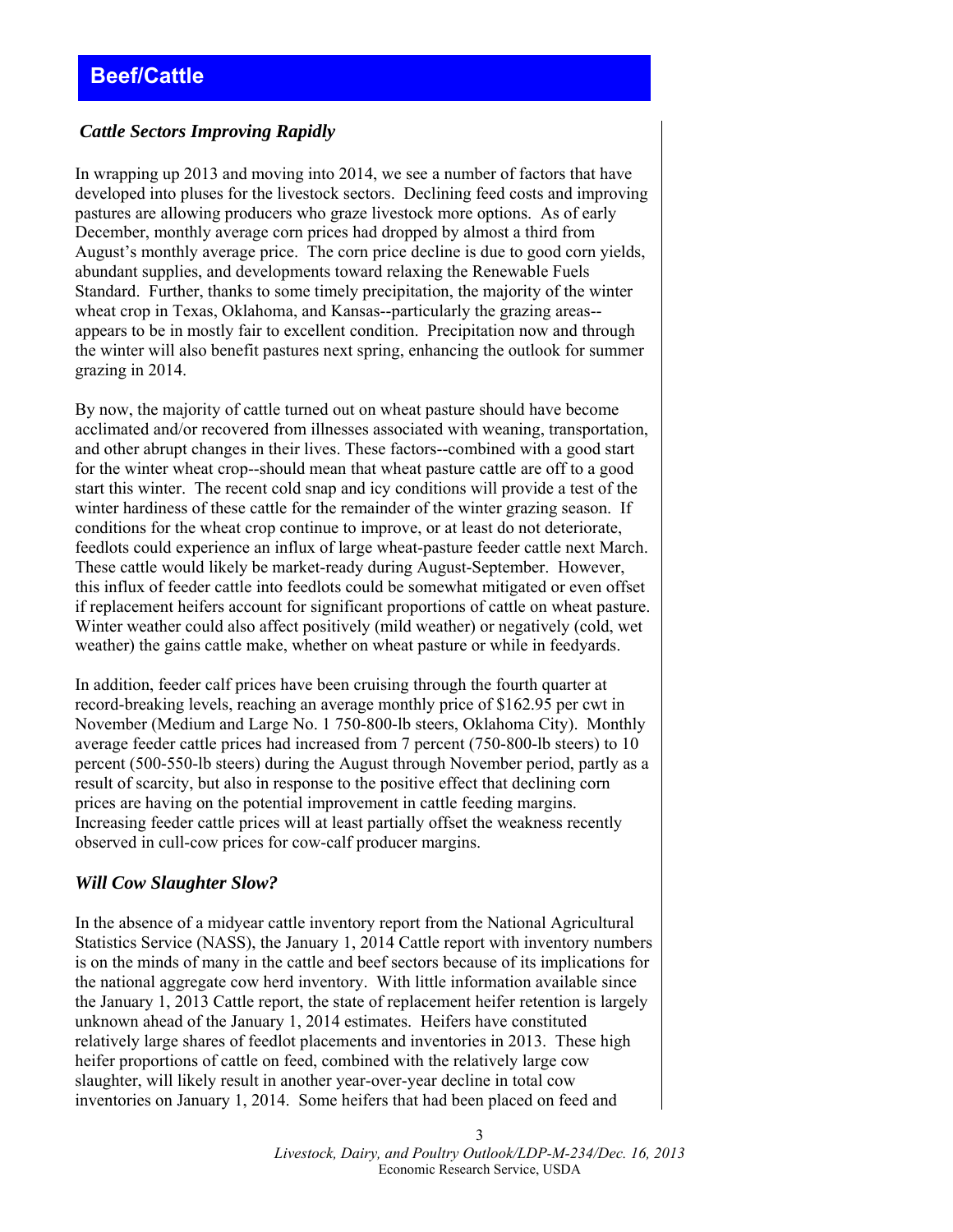destined for slaughter could be returned to the country as replacement heifers under the right conditions. As mentioned last month, the anticipated inventory dynamics would push any significant increases in beef production well into the future, likely into 2017 or beyond. Of course, weather—especially drought-related—could alter any projections.

While cow slaughter that has increased steadily since midsummer has been most pronounced in dairy cows, beef cow slaughter has also ramped up seasonally as 2013 reaches its end. Except for a brief period at the end of the summer, cull cow prices have been declining since March. Annual cow slaughter for 2013 is expected to be relatively large--over 15 percent of the January 1, 2013, cow inventory—for the fourth consecutive year. Typically, a beef cow slaughter rate of around 13 to 14 percent of the January 1 total cow inventory, accompanied by a heifer retention rate of about 14 to 17 percent, will maintain a stable total cow inventory. Higher cow slaughter rates imply liquidation, and lower rates imply an increase in cow inventories. Conversely, higher heifer retention rates imply cow herd expansion, and lower rates—or what shows up in feedlots as higher proportions of heifers to total steers and heifers on feed— imply liquidation.

Typically, lower cow slaughter rates and higher heifer retention rates are observed together, as are higher cow slaughter rates and lower heifer retention rates. There are some caveats and other dynamics that can affect these generalities. For example, dairy cow culling rates—at 25 to 33 percent—are about 2 to 3 times beef cow culling rates. As a result, beef cow slaughter and replacement rates are lower than those for dairy cows because dairy cows are replaced more often than beef cows. At the same time, dairy heifer replacement shares of the dairy heifer-calf crop are much higher than beef replacement heifer shares of the beef heifer-calf crop because larger numbers of dairy heifers are needed to keep up with the higher culling rates characteristic of dairy cow herds.

The net result of lower corn prices and higher feeder cattle prices is that breakeven cattle feeding costs for cattle placed in Southern Plains feedlots are projected in the neighborhood of \$127 to \$128 per hundredweight (cwt) through at least the first quarter of 2014. With expected first-quarter 2014 fed cattle prices expected to average in the low \$130s range, cattle feeders could experience a period of from near breakeven to positive margins during the first quarter of 2014.

#### *Beef Sector Improvements Slow To Appear*

The average dressed weight of U.S. federally inspected cattle reached a record weekly average of 807 lbs. during the week ending November 23 (SJ\_LS711, Actual Slaughter Under Federal Inspection, December 5, 2013). Dressed weights are expected to decline from this level during 2014 for at least two reasons: First, use of the beta agonist feed additive zilpaterol boosted weights by as much as 30 or more pounds per head for steers and heifers in feedlots. With zilpaterol no longer available—at least temporarily withdrawn from the market--dressed weights of steers and heifers are expected to decline a few pounds. Second, placements of heavy cattle on feed in 2012 and 2013 were motivated by high corn prices, and, with a positive correlation between placement weights and final weights, the result was an increase in dressed weights of fed steers and heifers. With lower corn prices, the incentive to place heavier cattle is reduced, resulting in lower final weights and thus dressed weights.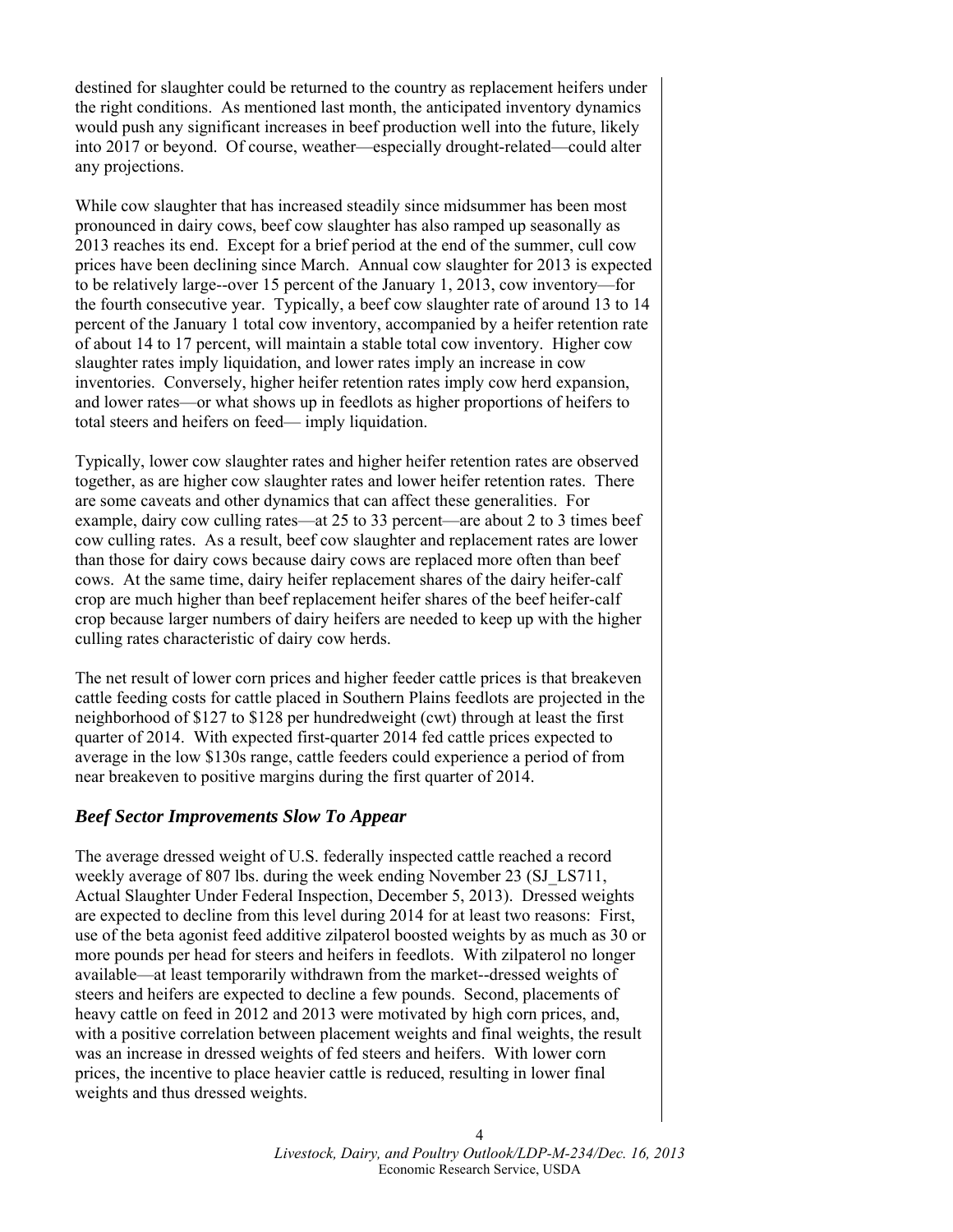While these factors are expected to keep weight gains in dressed weights in check in 2014, factors that could offset these weight-reducing effects will also come into play. The declining proportion of cows and heifers (which yield lighter carcasses on average) in the slaughter mix will enhance the steer proportion of the slaughter mix. Steers tend to have large dressed weights relative to heifers and cows. With steers constituting a relatively larger proportion of the slaughter mix in 2014, the expected decline in dressed weights could be mitigated or even completely offset. However, despite the positive effect a higher proportion of steers could have on dressed weights, the anticipation that fewer total cattle will be slaughtered in 2014 will carry the most weight, and beef production is expected to be lower in 2014 than in 2013. Again, drought in 2014 could alter these expectations by forcing cattle into feedlots that would otherwise be on pasture.

Packers could also see positive margins in early 2014 if wholesale cutout values increase along with increasing fed cattle prices or if retail beef prices continue to increase as anticipated. Average monthly retail Choice beef prices reached a new all-time record-high in October, while the All-Fresh beef price was only fractionally below the record it reached in August 2013. With retail beef, pork, and poultry prices all at record or near-record levels, it is difficult to tell which prices are supporting which other prices. However, with generally declining year-over-year beef production and generally increasing pork and poultry production, beef would seem to be providing at least some general support for meat and poultry prices.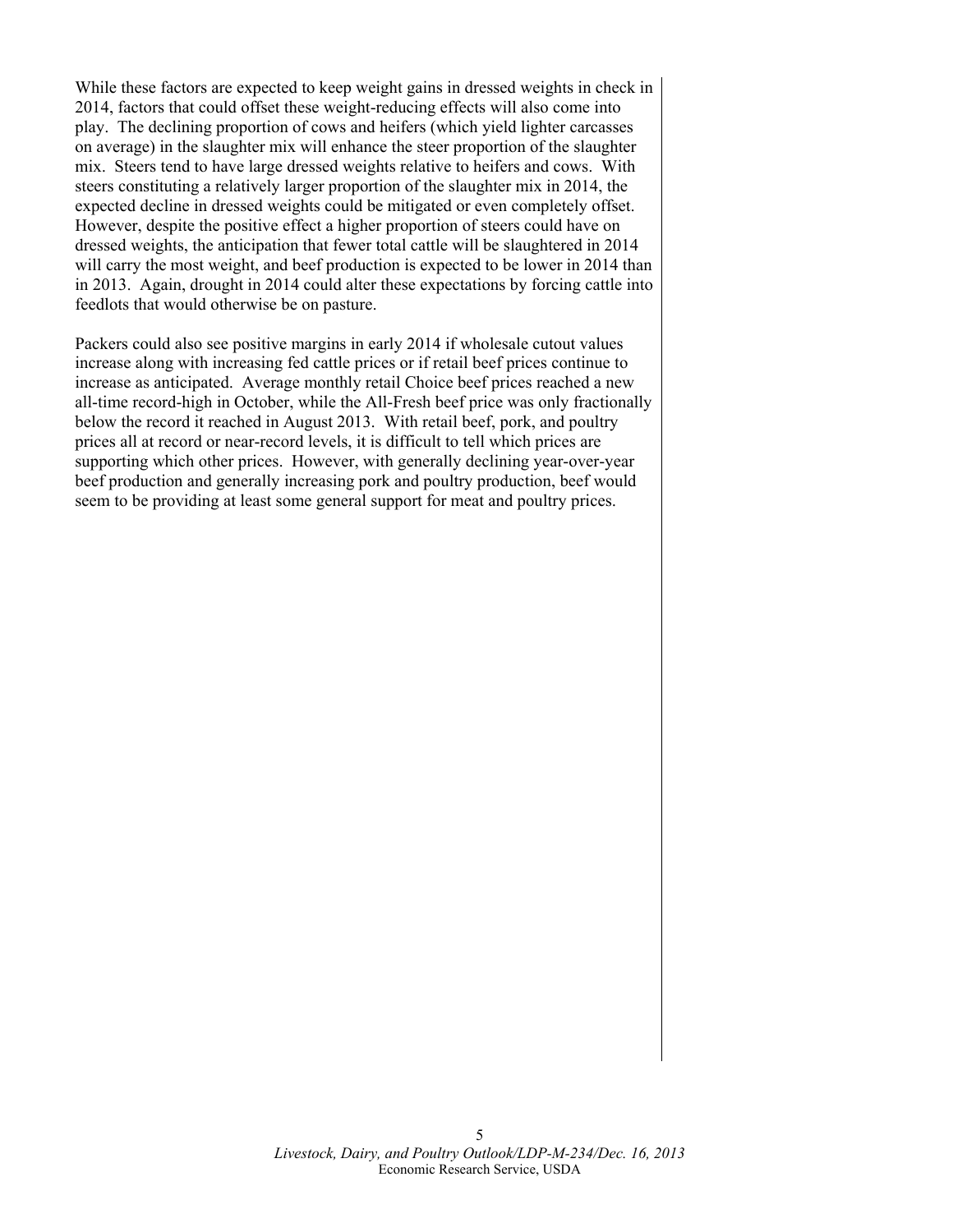# <span id="page-5-0"></span>**Beef/Cattle Trade**

#### *U.S. Cattle Import Forecast Revised Higher*

The forecast for 2013 U.S. cattle imports was raised to 1.965 million head due to stronger trade in the fourth quarter. U.S. cattle imports were down 17 percent this year through October as falling shipments from Mexico outweighed stronger imports from Canada. Imports from Mexico weakened this year after 3 years of severe drought that had led to poor forage conditions and stronger exports to the United States. Herd liquidation left Mexico with smaller cattle inventories, while improved forage conditions heightened domestic demand for cattle. Through October, imports were 40 percent below year-earlier levels while imports from Canada increased 24 percent. Nearly all imports from Mexico are of feeder cattle, while imports from Canada have been historically comprised mostly of animals for immediate slaughter. In 2012, slaughter steer and heifers accounted for 53 percent of shipments, while feeder cattle accounted for 21 percent of imports from Canada. Through October 2013, feeder cattle imports have more than doubled year-overyear and comprise 32 percent of total imports. Slaughter steers and heifers have fallen and represent 36 percent of imports. The trend of higher feeder cattle imports from Canada is likely to continue as imports of feeders from Mexico are expected to be lower than historical averages due to strained inventories in Mexico. Imports are expected to fall marginally in 2014 to 1,950 thousand head due to tight supplies in Canada and Mexico.

#### *Beef Imports and Exports Accelerate During October*

U.S. beef imports during October were up 30 percent from the previous October, largely due to stronger shipments from Canada and New Zealand. Through October, imports were up only half a percent year-over-year but are expected to increase over 1 percent to 2.254 billion pounds by the end of 2013. Imports through October have strengthened from New Zealand (+ 8.2 percent), where drought earlier this year led to higher slaughter and beef production. Imports have also increased from Brazil (+35 percent) and Mexico (+7.4 percent). Trade has fallen from traditional U.S. suppliers Australia (-6.9 percent) and Canada (-6.5 percent). Drought also led to higher slaughter in Australia, but the increase in production went to rising demand in Asia. Australian exports to China have increased tenfold through October. Tight supply conditions are expected to remain next year. Despite lower expected U.S. beef production, imports are forecast at 2.265 billion in 2014, about even with levels in 2013. Imports from traditional U.S. beef suppliers will be limited by flat production, while rising demand in Asia will increase competition for beef.

The forecast for 2013 U.S. beef exports was raised to 2.504 billion pounds due to strong shipments in September and October. Exports during the third quarter totaled 716 million pounds, an increase of 10 percent from the previous year and the highest quarter in 2 years. Shipments to Japan have accelerated (+47 percent) since import restrictions were relaxed in February 2013 to permit U.S. beef from cattle aged less than 30 months. Japan is the third largest beef importer globally after Russia and the United States and imports most of its beef from Australia. Since relaxing import restrictions, Japan has increased imports from the United States at the same time that imports from Australia have fallen. Through October, shipments by Australia to Japan have fallen 5 percent. U.S. exports have also risen this year to Hong Kong (+67 percent) and Taiwan (+99 percent). Despite growing demand for

> *Livestock, Dairy, and Poultry Outlook/LDP-M-234/Dec. 16, 2013*  Economic Research Service, USDA

6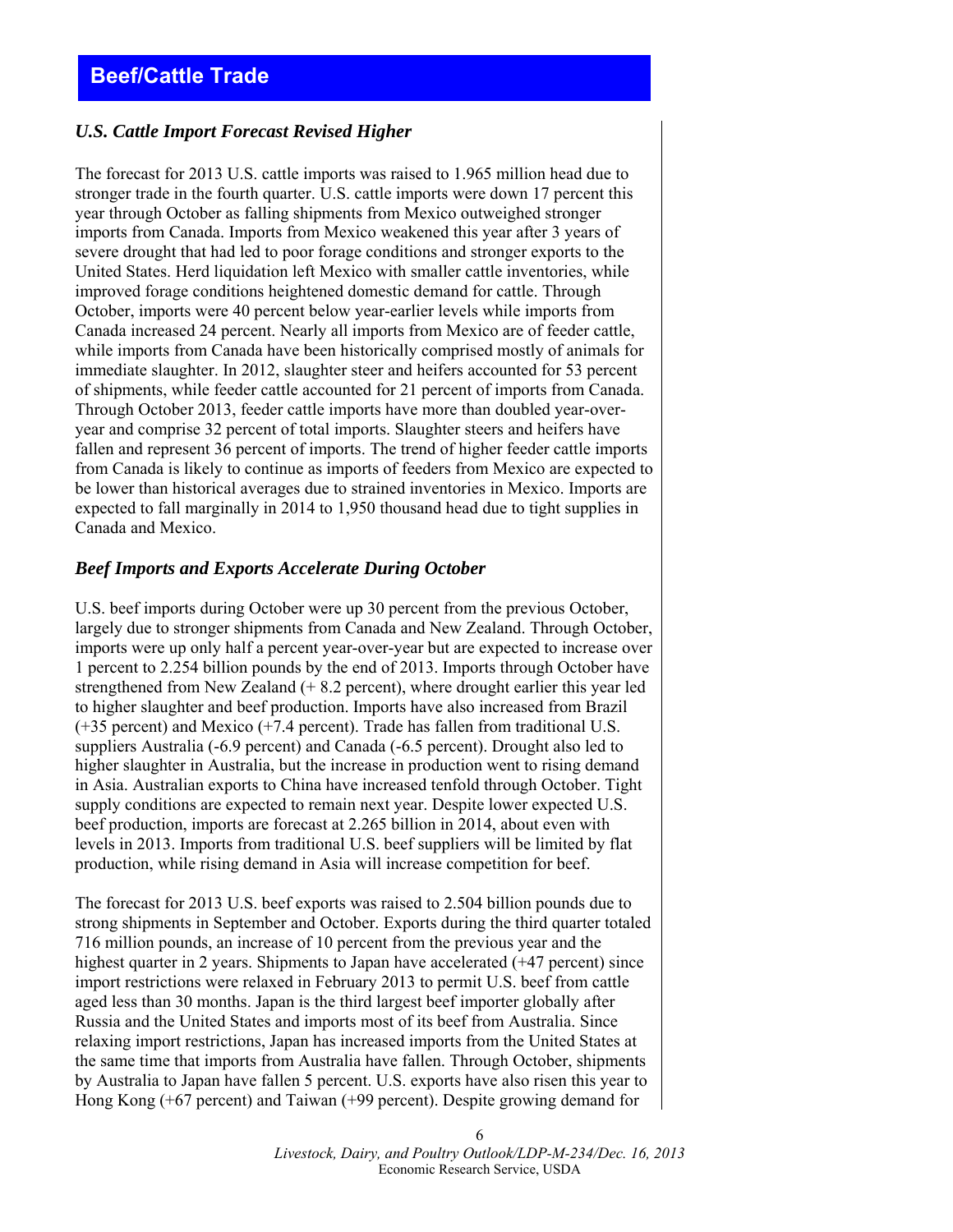beef from Asia, exports are expected to fall in 2014 to 2.31 billion pounds. The forecast represents an 8-percent decline from 2013 levels as beef production is forecast 6 percent lower in 2014.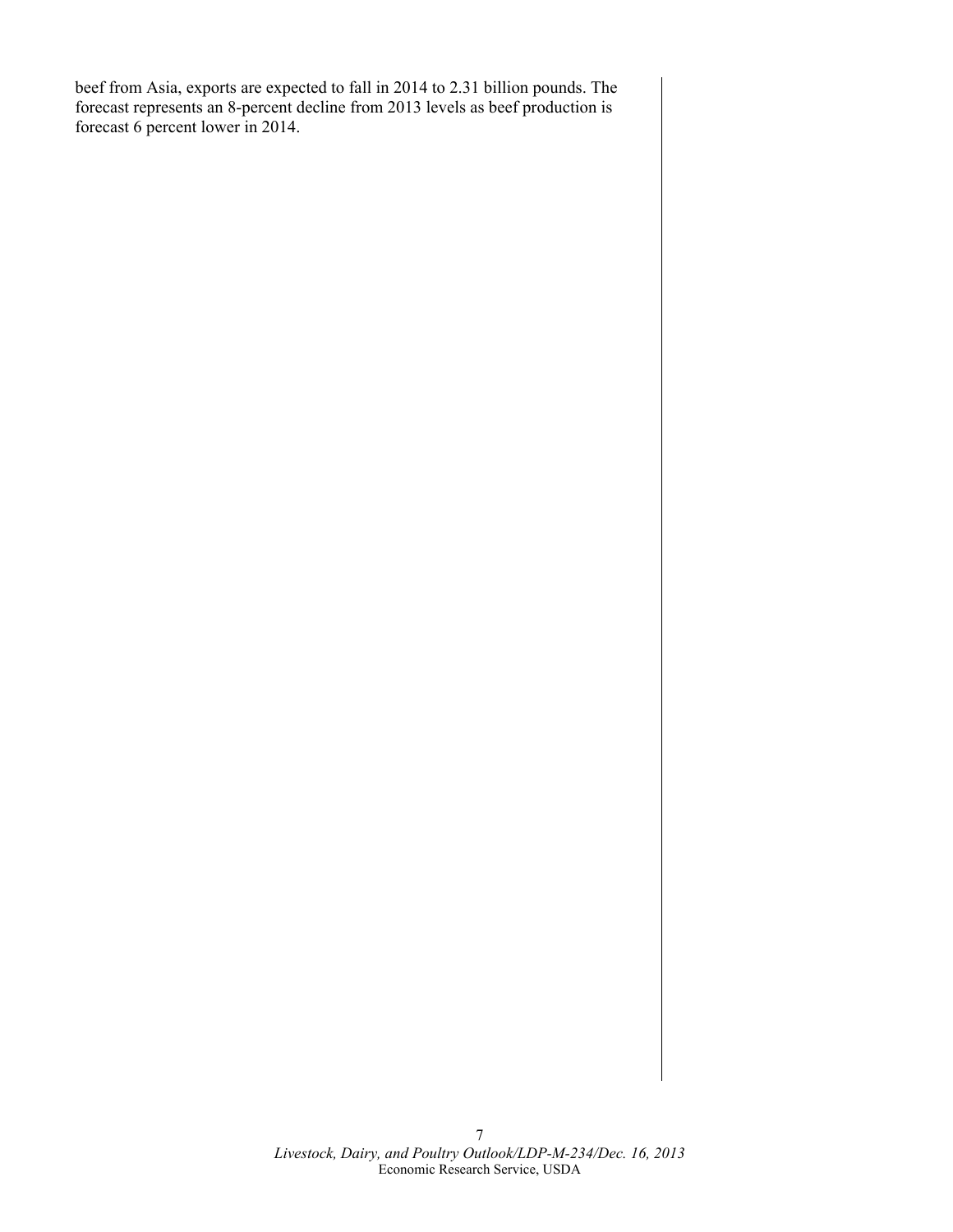## <span id="page-7-0"></span>*Lower Slaughter, Higher Hog Prices*

For the fourth quarter of 2013 and for 2013 in total, the U.S. pork sector has shown strong increases in year-over-year hog prices in response to relatively small yearover-year reductions in hog slaughter. USDA is forecasting fourth-quarter commercial pork production at 6.3 billion pounds, a volume almost 1 percent greater than a year ago. This forecast is based on a 1.4 percent lower projected commercial hog slaughter. Lower forecast fourth-quarter slaughter is expected to be more than offset by 2.4 percent year-over-year higher average dressed weights. Fourth-quarter prices of live equivalent 51-52 percent lean hogs are expected to average \$62-\$63 per cwt, almost 7 percent above prices a year ago.

The same situation is shaping-up for 2013: total commercial pork production in 2013 is expected to be 23.1 billion pounds, almost 0.5 percent below production in 2012. This forecast is based on year-over-year lower (almost 1 percent) estimated commercial slaughter numbers. Small changes in slaughter numbers are expected to elevate average hogs prices to \$64.40 per cwt, almost 6 percent above 2012.

For hogs, analyses of extended time series of price and quantity data suggest that demand for hogs is price-inelastic, i.e., small reductions in hog slaughter numbers bring about proportionally larger increases in hog prices. This theoretical idea is being validated in 2013 hog markets.

Strong domestic demand may also be contributing to higher hog prices. Retail prices for 2013 have been setting records since the first half of 2013, at the same time that pork disappearance is expected to average almost 3 percent above the same period in 2012. Disappearance is a calculated aggregate equal to the sum of pork production and beginning stocks and imports, less exports and ending stocks. In effect, disappearance is the volume of pork products available to the domestic U.S. market. Although not all pork contained in the disappearance aggregate is sold at the retail level, the fact that U.S. consumers are willing to pay record-high prices at retail for larger quantities of available pork products suggests that second-half 2013 pork demand has increased. Increased pork demand is likely due, in part, to record-high beef prices. With USDA retail beef prices forecast in the high \$5.30s per pound in the fourth quarter, and the high \$5.20s per pound for all of 2013, it is likely that some U.S. consumers are substituting lower priced pork in place of beef, thus bidding up retail pork prices to record levels. USDA is forecasting retail pork prices in the mid-to-high \$3.70s per pound for the fourth quarter of 2013 and in the low-\$3.60s for the entire year.

For next year, commercial pork production is forecast at 23.9 billion pounds, an increase of more than 3 percent over 2013. Larger production is expected to weigh on hog prices. Hog prices are expected to average \$59-\$63 per cwt in 2014, more than 5 percent below prices this year. With 2014 U.S. pork exports forecast at 5.18 billion pounds, domestic disappearance is expected to be more than 2 percent higher than in 2013. Retail pork prices next year are expected to be record-high, in the mid-\$3.80s per pound.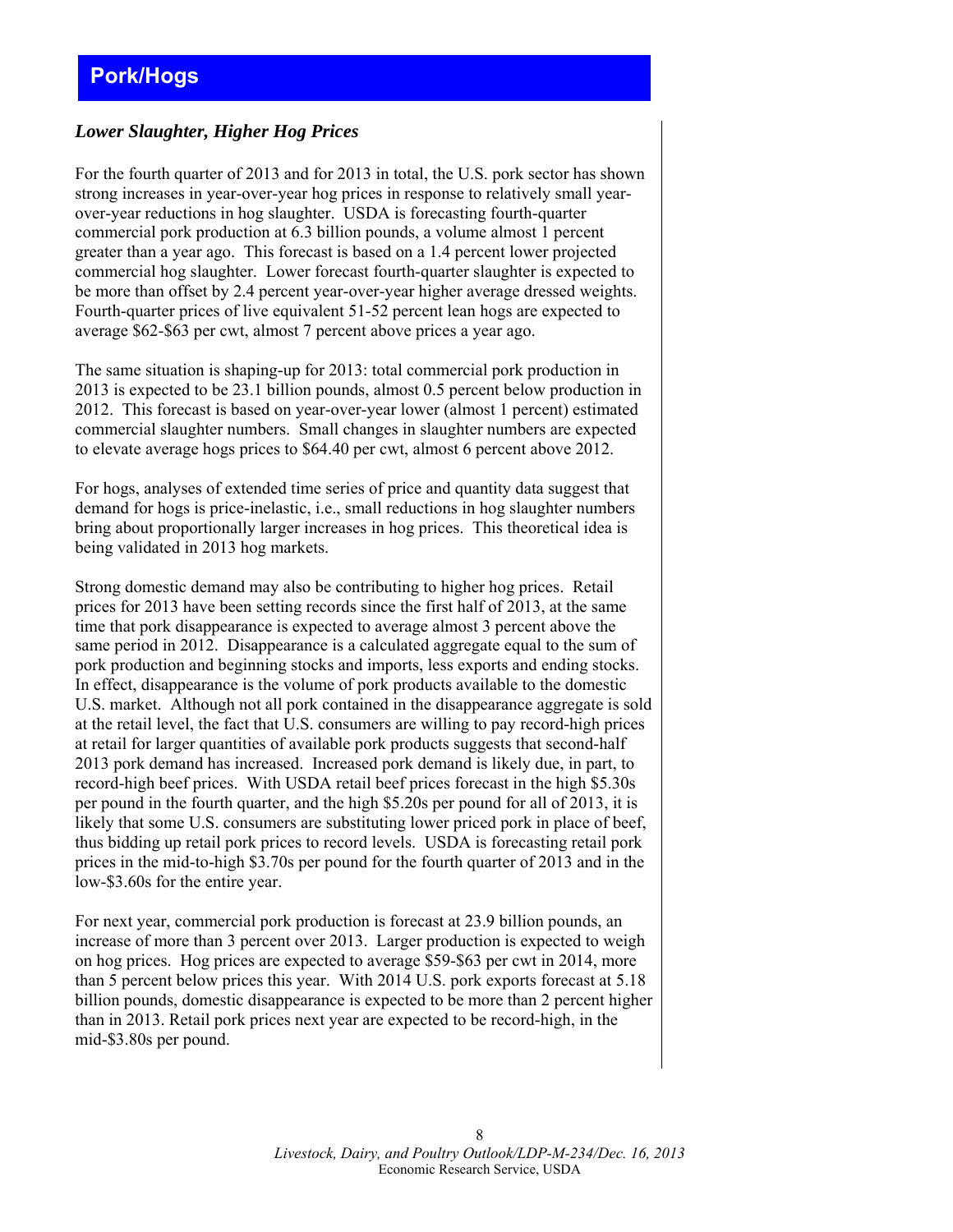A source of significant risk in the U.S. pork industry at present, and moving into 2014, is Porcine Epidemic Diarrhea (PED). The website of the American Association of Swine Veterinarians (http://www.aasv.org/) describes the disease as follows:

> Introduction of PED virus into a naïve herd typically results in acute outbreaks of severe diarrhea, vomiting, high morbidity (often 100%) and variable mortality (as high as 100% in young pigs). The incubation period is short (2 - 4 days) and natural immunity develops over two to three weeks, resulting in colostral protection for neonatal piglets. The virus spreads via the fecal-oral route and fomites….PEDV is not a listed disease of the World Organization for Animal Health (OIE); is not considered a foreign animal disease in the United States; and there are currently no interstate trade restrictions pertaining to PEDV in U.S. swine. It is not a zoonotic disease, does not affect people, and is not a food safety concern.

The Quarterly Hogs and Pigs report, to be released by USDA on December 27 http://usda.mannlib.cornell.edu/MannUsda/viewDocumentInfo.do?documentID=10 86 may help to discern the effects of the disease as of December 1, 2013.

#### *Exports in October Disappointing*

U.S. pork exports in October were 435 million pounds, down almost 12 percent from a year ago. Lower October exports were mainly due to weakness in several important Asian markets, with reduced shipments to Japan (-5), South Korea (-65), and Taiwan (-9). While exports to China/Hong Kong were more than 20 percent above those of a year ago, shipments were almost 54 percent below those of October 2011. The 10 largest foreign destinations for U.S. pork exports in October are summarized below:

#### **U.S. pork exports to 10 largest foreign markets in October 2013**

|              |                    | 2013          | 2012          |         | 2013           | 2012                             |  |
|--------------|--------------------|---------------|---------------|---------|----------------|----------------------------------|--|
|              |                    | October       | October       |         |                | % change Export Sha Export Share |  |
|              |                    | $(mil.$ lbs.) | $(mil.$ lbs.) |         | %              | %                                |  |
|              | World              | 435           | 493           | $-11.7$ |                |                                  |  |
| 1            | Japan              | 123           | 130           | -5      | 28             | 26                               |  |
| $\mathbf{2}$ | <b>Mexico</b>      | 112           | 107           | 4       | 26             | 22                               |  |
| 3            | China/H.K.         | 60            | 50            | 20      | 14             | 10                               |  |
| 4            | Canada             | 49            | 52            | -6      | 11             | 11                               |  |
| 5            | S. Korea           | 14            | 40            | $-65$   | 3              | 8                                |  |
| 6            | Colombia           | 11            | 7             | 72      | 3              | 1                                |  |
| 7            | <b>Philippines</b> | 10            | 11            | $-13$   | $\overline{2}$ | $\overline{2}$                   |  |
| 8            | <b>Australia</b>   | 9             | 15            | $-40$   | 2              | 3                                |  |
| 9            | <b>Ukraine</b>     | 9             | 1             | 819     | $\overline{2}$ | 0                                |  |
| 10           | <b>Chile</b>       | 6             | 5             | 24      | 1              | 1                                |  |
|              |                    |               |               |         |                |                                  |  |

Source: http://w w w .ers.usda.gov/data-products/livestock-meat-international-trade-data.aspx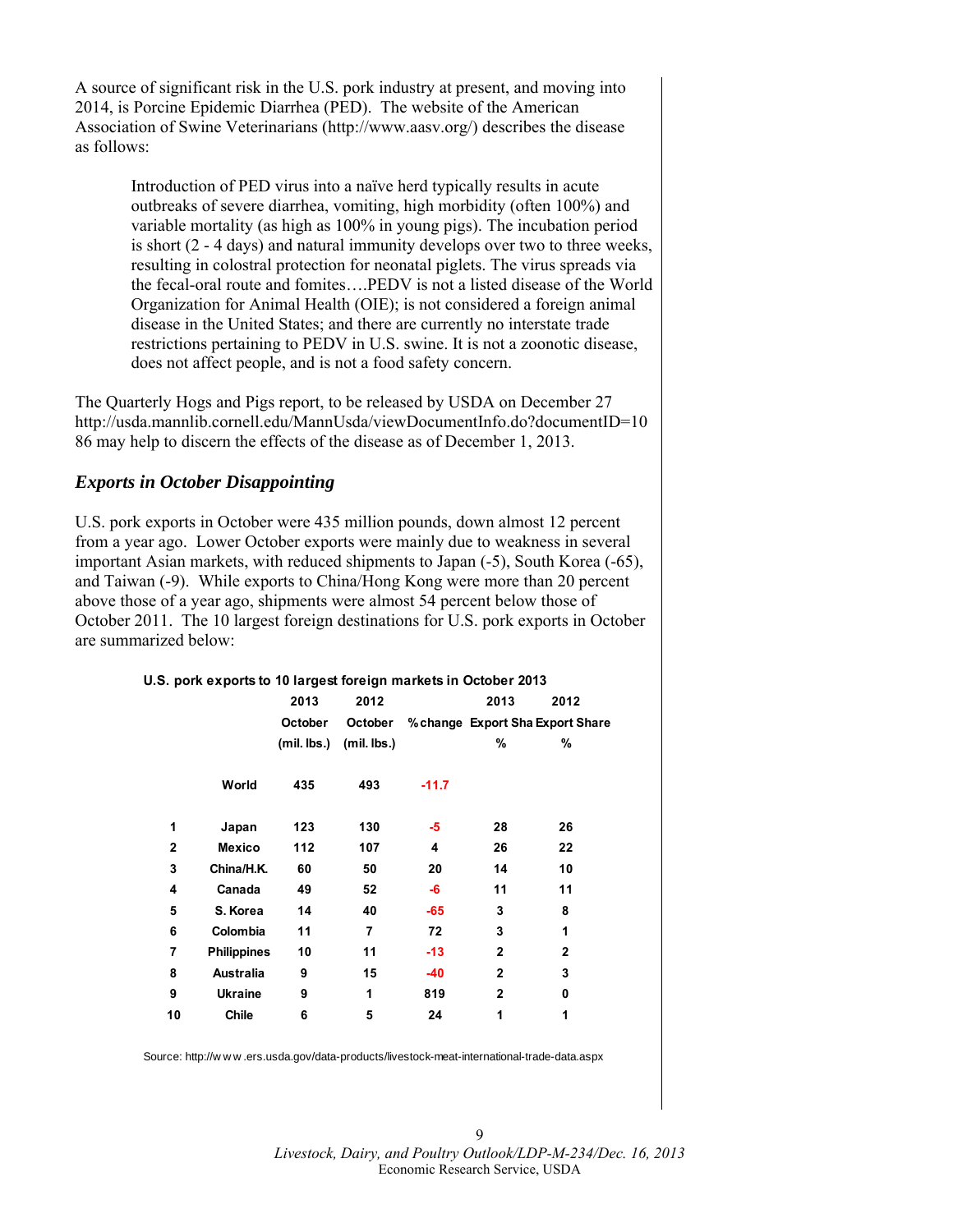## *Imports Up Strongly in October*

The United States imported more than 77 million pounds of pork in October, an increase of almost 16 percent compared with a year ago. Most of the increase is attributable to Canada, the primary source of pork imported into the United States. Imports from Canada increased almost 15 percent over October 2012. Imports were also higher from other important foreign sources of imported pork: Denmark (+14 percent), Poland (+50 percent), and Italy (+25 percent). Mexico was the only important source of imported pork whose shipments were lower in October: 6 percent less than a year ago. It is likely that higher imports are the result of tight red meat markets in the United States. Attractive U.S. pork prices are likely serving as a strong magnet, pulling U.S. imports to year-over-year higher levels.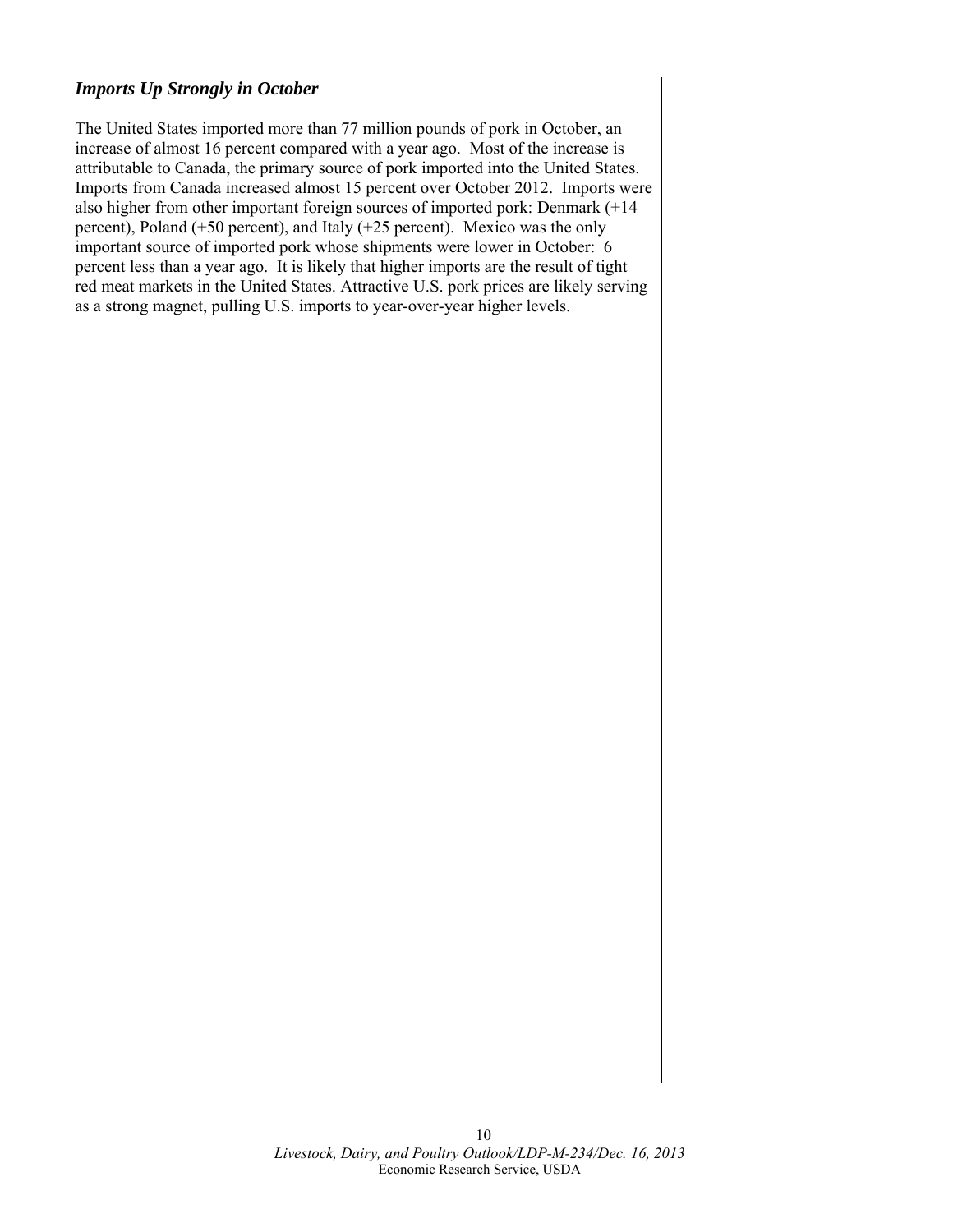# <span id="page-10-0"></span>**Poultry**

#### *Broiler Meat Production in October Up 4 Percent*

Broiler meat production in October continued the strong gains of the last 3 months. Production of broiler meat totaled 3.5 billion pounds, up 4.1 percent higher than the previous year. This gain pushed the year-to-date total for the first 11 months of 2013 to 31.8 billion pounds, 1.9 percent higher than during the same period in 2012. The estimate for fourth quarter was lowered by 25 million pounds to 9.48 billion pounds, as the number of chicks being placed for growout has been slowing in recent weeks. This is still 3 percent higher than in fourth-quarter 2012 and would place the total for 2013 at 37.8 billion pounds, an increase of 2 percent from a year earlier.

In October 2013, the number of broilers slaughtered was up 3 percent to 768 million birds, while the average liveweight per bird was 6 pounds, an increase of 1 percent from the previous year. This was the first time that the average monthly liveweight has reached the 6-pound per bird level. The increase in fourth-quarter 2013 is expected to come from a greater number of broilers being slaughtered and slightly higher average liveweights over the next 2 months.

The forecast of relatively lower prices for both corn and soybean meal in the remainder of 2013 and into 2014 is expected to give broiler integrators incentive to continue expanding production even though prices for a number of broiler parts have been declining in recent weeks.

The number of chicks being placed for growout continues higher than the previous year, but in the last several weeks the numbers have been moving closer to yearearlier levels. Over the last 5 weeks (November 9 to December 7), the number of chicks placed for growout averaged 158 million, up almost 2 percent from the same period in 2012. The number of chicks being placed for growout in October had been averaging closer to 3 percent above the previous year. Chick placements for growout are expected to remain above year-earlier levels throughout 2014, as lower grain prices are expected to encourage broiler integrators to expand production.

In October 2013, in the NASS Chicken and Eggs Report, the number of broiler chicks hatched totaled 736 million, up 1.1 percent from the previous year. Over the first 10 months of 2013, the monthly number of broiler chicks hatched had been lower than in the same month the previous year three times, all in the first months of the year. Starting in June, the number of chicks hatched has been higher than a year earlier on a monthly basis. The year-over-year growth in the number of chicks hatched is expected to continue as the number of broiler hens in the hatching flock has been higher than the previous year.

Broiler stocks at the end of October totaled 677 million pounds, up 8 percent from the previous year. Stocks for most broiler products were well above their yearearlier levels, with the exception of legs and the "other" categories. Stocks of whole birds, drumsticks, leg quarters, thighs, thigh meat, and wings were all significantly higher than the previous year. These gains were partially offset by a decline in cold storage holdings in the "other" products category (down 14 percent). Changes in this category of broiler cold storage holdings has a large impact on the overall total, as the category accounts for around 30 to 40 percent of all broiler products.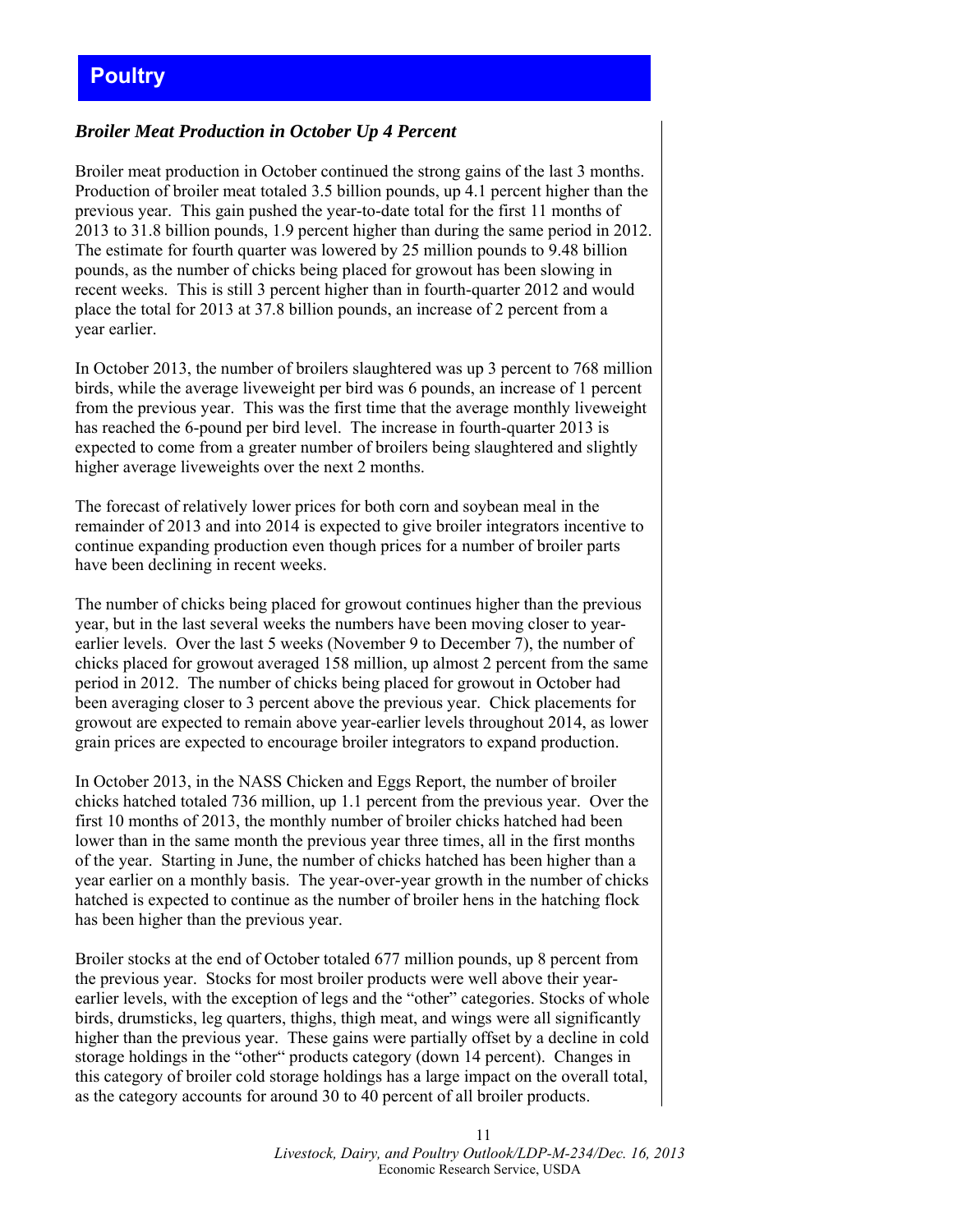The increases in cold storage holdings are chiefly the result of the higher broiler meat production in third-quarter 2013. With broiler meat production expected to be higher in fourth-quarter 2013, the estimate for fourth-quarter ending stocks is forecast at 675 million pounds, 4 percent above 2012.

Average prices for most broiler products were higher over the first 11 months of 2013 compared with the same period in 2012. One of the exceptions was leg quarters, which averaged \$0.50 cents per pound, down 3 percent from January to November 2012. Leg quarter prices were generally very steady over the first 9 months of 2013, but as production has increased, prices for leg quarters have fallen about 9 cents per pound in the last 2 months. A second exception was wings, which peaked at \$2.06 per pound in January 2013 and have been considerably lower ever since. Prices for wings averaged only \$1.23 per pound in November, down almost 35 percent from November 2012. With higher year-over-year production expected in fourth-quarter 2013 and into 2014, broiler prices are expected to continue to be under some downward pressure.

#### *October Turkey Production Falls 11 Percent*

Turkey meat production in October totaled 517 million pounds, 11 percent less than a year earlier. This follows year-over-year declines in production in both August and September. Over the last 3 months, turkey production has totaled 1.44 billion pounds, 7.7 percent lower than in the same period in 2012. In October, the sharp decline in turkey meat production was due to a much lower number of birds slaughtered, 21.6 million, down 13.4 percent from the previous year. This large decline was partially offset by a strong increase in the average liveweight of the birds to 29.9 pounds, up 3 percent. While the cumulative number of turkeys slaughtered over the first 10 months of 2013 is down 4.3 percent from the same period the previous year, the 2-percent gain in average weight for the period has offset almost half of it.

Over the first10 months of 2013, turkey poults placed for growout totaled 218 million, down 9 percent from the same period in 2012, and in October the number of poults placed for growout was 8.5 percent below the previous year. Given lower stocks for whole hens and many turkey parts and lower grain prices, turkey producers are expected to expand production later in 2014.

Cold storage holdings of whole turkeys and turkey parts totaled 433 million pounds at the end of October 2013. This is a reduction of 109 million pounds from the previous month as many whole turkeys were taken out of storage in preparation for the Thanksgiving holiday. Between the end of September and the end of October, stocks of whole turkeys fell by 86 million pounds and stocks of turkey products by 22 million pounds. This large decline took overall turkey stocks to 5 percent below the previous year. This is the first time that turkey stocks have been lower on a year-over-year basis since the end of October 2011. Stocks of whole toms and hens both declined, but stocks of whole hens at the end of October were 98 million pounds, down 20 percent from the previous year, while stocks of toms fell to 141 million pounds, down 47 million pounds from the previous month but still 6 percent higher than the previous year. The decline in cold storage holdings for turkey parts was based on declines in all the broken-out categories (breast meat, legs, MDM, and other), while the unclassified category, though lower at the end of October than the end of September, was still 6 percent higher than the previous year.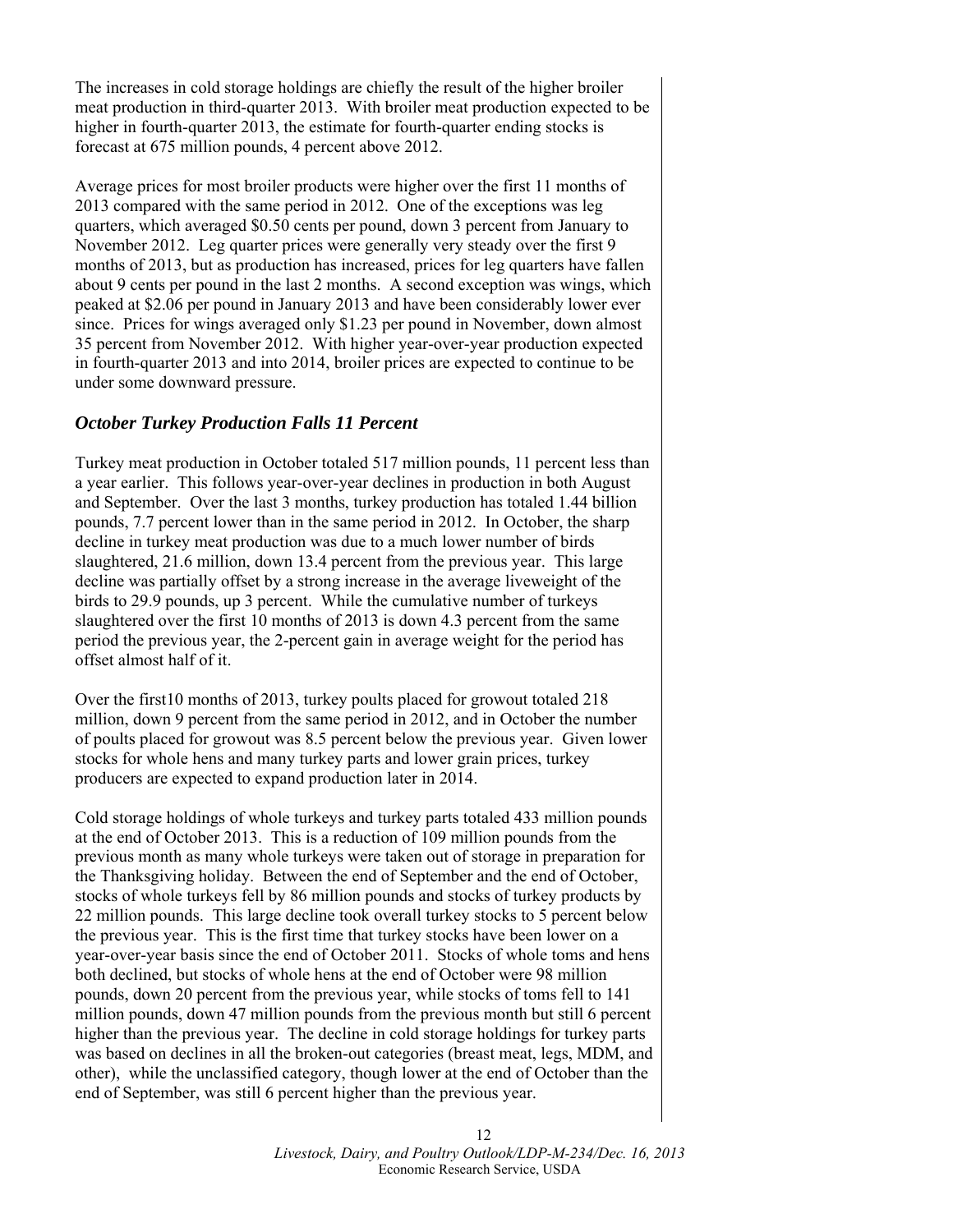During the first 11 months of 2013, the national price for frozen whole hens averaged \$0.99 per pound, 6 percent lower than during the same period in 2012. However, with lower stocks of whole hens in cold storage and lower overall production of turkey meat expected in fourth-quarter 2013 and in the first 2 quarters of 2014, there may be upward pressure on wholesale prices. In November, wholesale prices for frozen whole hens averaged \$1.06 per pound, down about 3 cents per pound from a year earlier. In November prices for frozen whole hens were only slightly higher than prices for whole toms, even though there was a considerable difference in the cold storage holdings for the two types of whole birds compared with the previous year.

Price trends for turkey parts have varied widely. Over the first 10 months of 2013, prices for breast meat products were generally lower, while prices for leg meat products were slightly higher. Prices for turkey breasts averaged \$1.24 per pound, down 6 percent from the same period in 2012, and prices for boneless/skinless (B/S) breasts averaged \$1.65 per pound, down 14 percent from the previous year. Over the January to October period, drumstick prices averaged \$0.73 per pound, 9 percent higher than the previous year, and in a similar comparison thigh prices were up 1 percent. However, changes in year-to-date average prices hides some strong price movements over the last several months. Since September, prices for a number of turkey parts have increased sharply as production has been lower and cold storage holdings have declined. Prices for drumsticks were \$1.08 per pound in October, up 43percent from October 2012, and prices for full cut wings were \$0.72 per pound, up 68 percent. Even prices for B/S breasts, while still lower than the previous year, rose almost 30 cents per pound from August to October.

#### *Table Egg Production Higher in October*

The table egg laying flock in October was estimated at 291 million hens, 0.4 percent above the previous year. The number of hens in the table egg flock on a year-overyear basis was higher throughout the first 10 months of 2013. With higher hen numbers, table egg production increased. In October, table egg production was 588 million dozen, an increase of 2.0 percent from October 2012, and on a year-overyear basis it has been higher in every month so far in 2013. Overall table egg production in the first 10 months of 2013 was 5.7 billion dozen, an increase of 2.2 percent from the same period the previous year. The table egg flock and table egg production are expected to remain higher than the previous year through the remainder of 2013 and into 2014. Total table egg production is expected to amount to 1.8 billion dozen in fourth-quarter 2013, up 2 percent from the previous year.

Even with higher table egg production, wholesale prices for eggs have continued strong. The fourth-quarter 2013 wholesale price for one dozen Grade A eggs in the New York market is expected to average \$1.37 to \$1.40, roughly 7 percent higher than in the previous year. At the beginning of December, wholesale prices for Grade A large eggs in the New York market were approximately \$1.63 per dozen.

 With the exception of February, hatching egg production was higher than the previous year during the first 10 months of 2013. The increase was due to both higher production of meat-type and egg-type hatching eggs. As with table egg production, production of meat-type hatching eggs was higher than the previous year in every month so far in 2013 with the exception of February. With increases in broiler meat production expected in fourth-quarter 2013 and into 2014,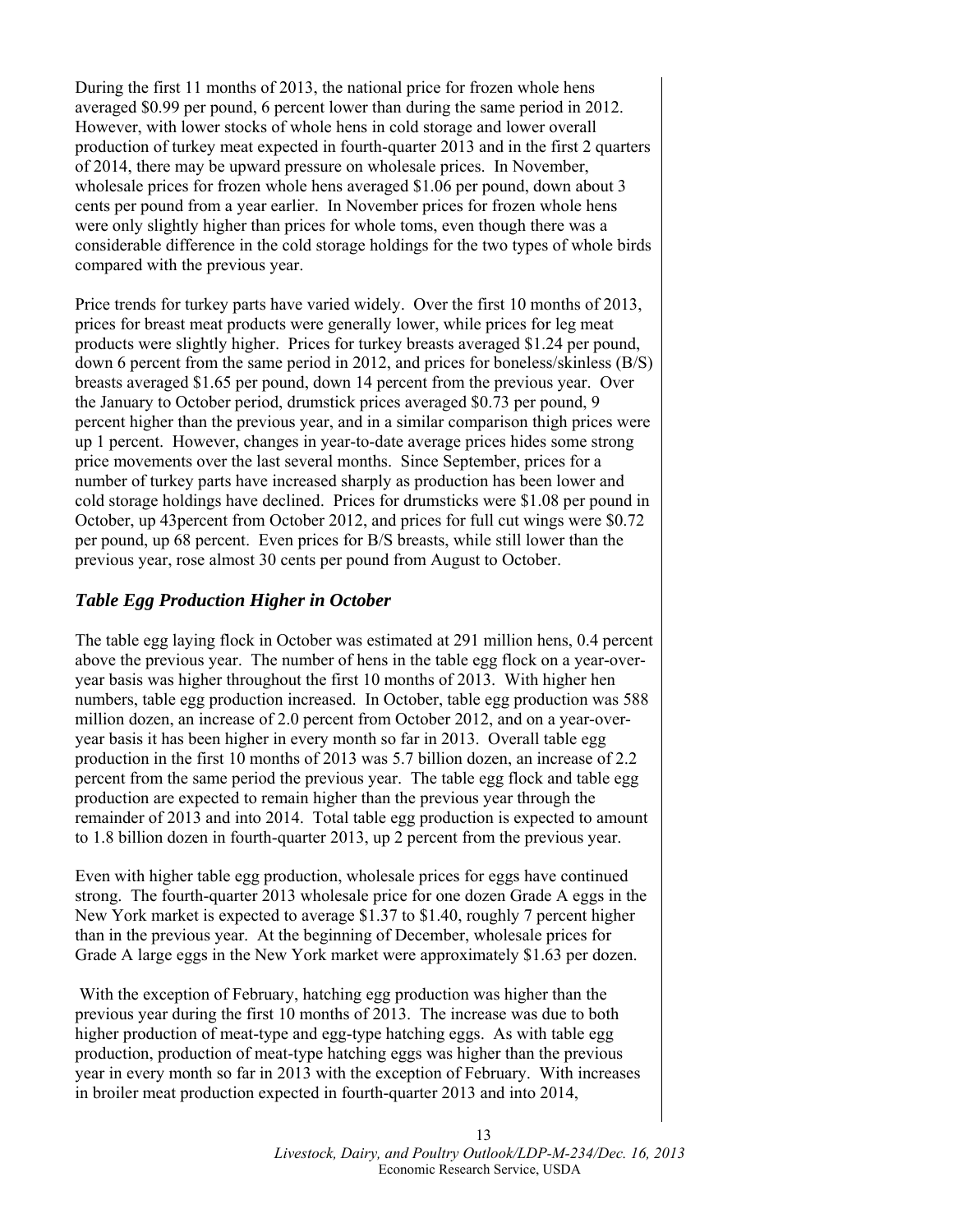production of meat-type hatching eggs is expected to continue higher than the previous year, but the rate of growth compared with the previous year may decline somewhat moving into 2014. Production of egg-type hatching eggs has been higher in 8 of the 10 months so far in 2013, but growth was especially strong from August to October, with the production of hatching egg-type eggs up almost 12 percent from the same period in 2012.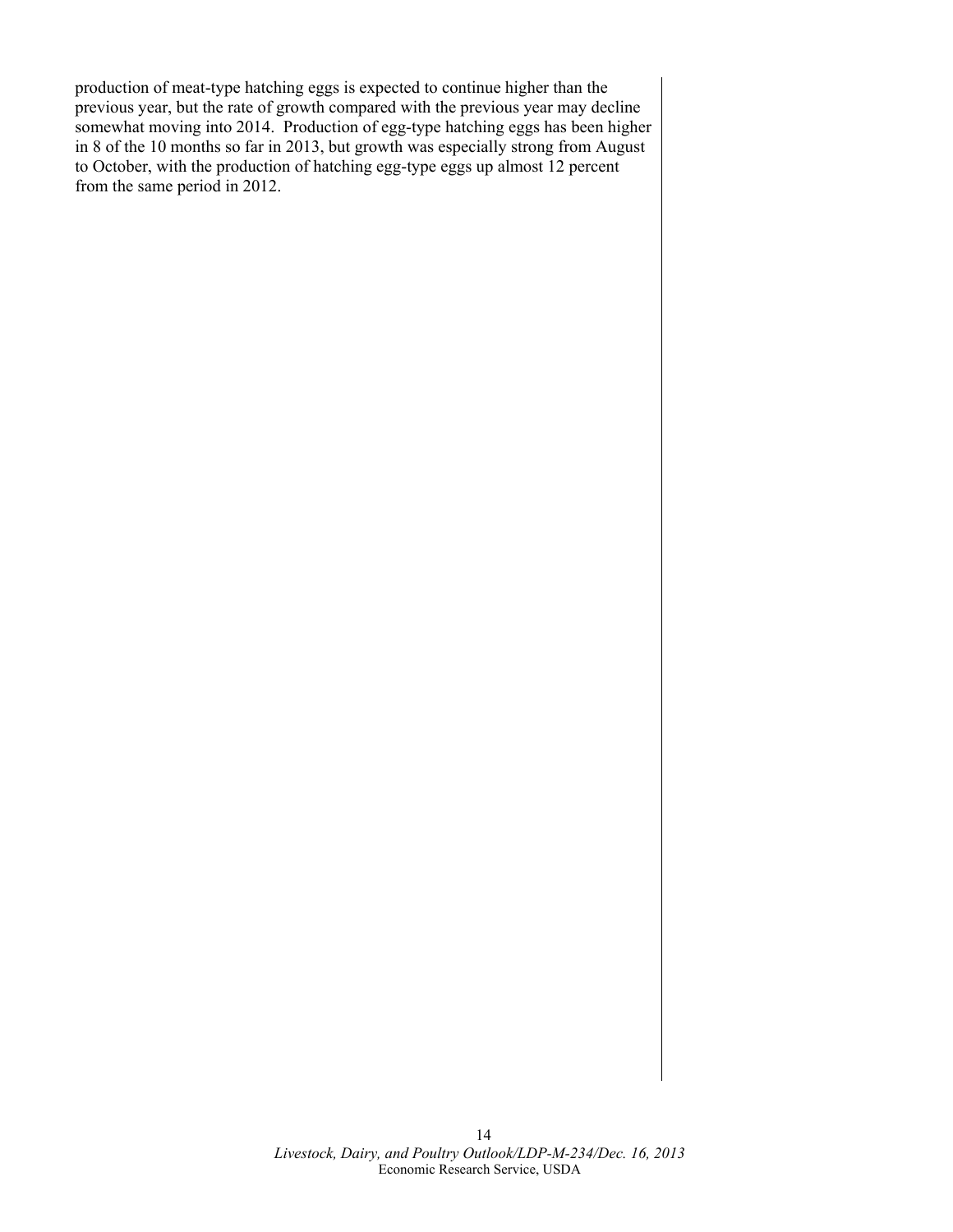## <span id="page-14-0"></span>*Broiler Shipments Still Strong in October*

Broiler shipments in October 2013 increased 4.1 percent from a year earlier, totaling 675.5 million pounds. Top export partners in October included Mexico, Russia, Angola, Canada, and Cuba, with Mexico leading with 115.7 million pounds shipped in October. The second highest export market was Russia with 55 million pounds shipped, followed by Angola with 47.5 million pounds. Canada and Cuba finished fourth and fifth, with exports totaling 35.2 and 29.7 million pounds, respectively. Countries receiving significant increases in broiler shipments in October included Mauritania, Kosovo, Peru, and Moldova, each receiving over 1 million pounds in shipments and displaying greater than 250 percent increases from a year earlier. On the opposite scale, notable countries experiencing drops in shipments include the Democratic Republic of Congo, Gabon, Afghanistan, Malaysia, Saudi Arabia, and Pakistan. Each country experienced drops greater than 65 percent compared with last October, with Zaire dropping the most, quantitywise, receiving 1.46 million pounds in October as opposed to 5.95 million pounds last year, a 75.5 percent drop. Pakistan had the largest percentage drop, receiving only 63,000 pounds of broiler shipments in October compared with 652,000 pounds a year earlier, a 90.4 percent decline. China increased 10 percent, receiving 23.1 million pounds compared with 21 million pounds last October. USDA forecasts 7.391 billion pounds of broiler exports for 2013, with 1.9 billion pounds forecast for the fourth quarter.

#### *Turkey Shipments Steady in October*

Turkey shipments totaled 77.4 million pounds in October 2013, a fractional increase from a year ago. The U.S. shipped over 44.8 million pounds of turkey meat to Mexico in October 2013, an increase of 20.8 percent from a year earlier, amounting to 58 percent of all shipments. China and the Philippines each experienced large drops in shipments, with China dropping 36.8 percent from 10.9 million pounds last October to 6.9 million this October. The Philippines dropped 44.5 percent, receiving only 1.8 million pounds in October compared with 3.2 million last year. The current forecast for 2013 turkey exports is 767 million pounds, an increase of 22 million pounds from the November forecast.

## *Egg and Egg Product Shipments Remain Up in October*

Egg and egg product shipments in October 2013 were down 5.2 percent from a year ago. On a shell egg basis, a total of 31.5 million dozen eggs was shipped. Mexico remains the largest destination of U.S. egg and egg product exports, with 7.6 million dozen eggs shipped in October 2013. Mexico is still facing delays in rebuilding its egg laying flocks following the October 2012 Avian Influenza outbreak at layer farms in Jalisco and Aguascalientes. As a result of the outbreak, U.S. egg exports to Mexico have been significantly higher; in the 2 years preceding the outbreak, U.S. monthly egg exports to Mexico had not exceeded 2.3 million dozen. In addition to Mexico, Hong Kong and Japan also experienced increases in Shipments in October 2013, with Hong Kong receiving 5 million dozen and Japan receiving 2.9 million dozen, increases of 22 percent and 10 percent, respectively, compared with a year earlier. The forecast for 2013 egg exports is 353.8 million dozen.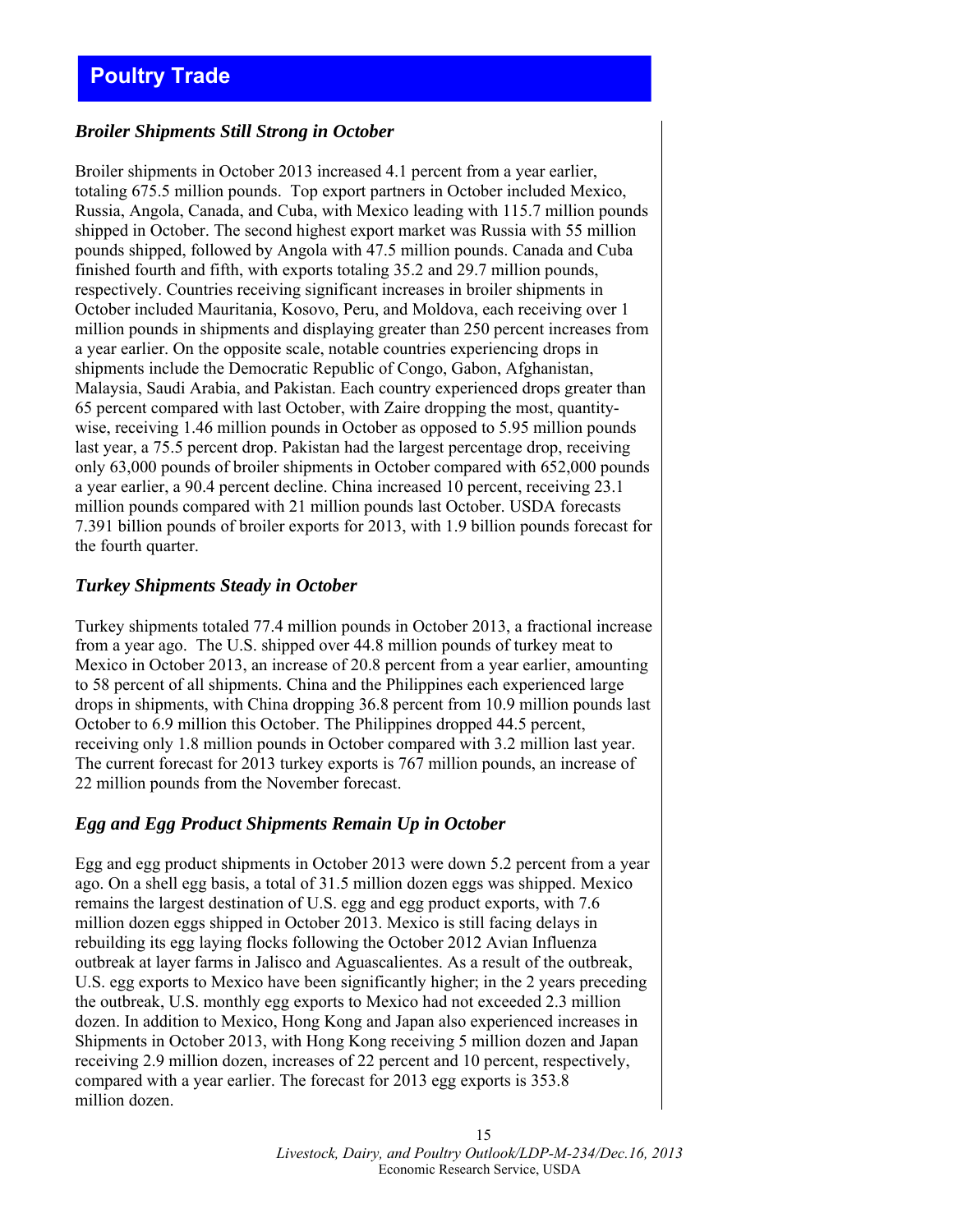## <span id="page-15-0"></span>*Dramatic Increases Seen in Fourth-Quarter Lamb Prices*

After averaging \$94.26 per cwt for third-quarter 2013, Choice slaughter lamb prices at San Angelo, Texas saw dramatic increases in October ( 146.50 per cwt) and November (143.05 per cwt). Fourth-quarter 2013 prices are forecast at \$144.50. Lighter weight, higher quality lambs sold at slaughter are likely a contributing factor to the increased prices. Price increases, however, are seen in all stages of the sheep complex.

A number of other factors may have contributed to the recent increase in lamb and mutton prices. First, the problem experienced with overfinished lambs for the first half of the year has abated. It took some time for these overfinished animals to move through the system, but by September weights began to normalize to what is considered the industry average, resulting in higher quality animals being slaughtered. Dressed weights in September and October averaged 64 pounds.

Second, Eid ul-Adha, the Muslim Festival of Sacrifice, was held in mid-October this year, and typically, during this holiday there is an increase in lamb demand. This year, October production was 2 million pounds higher than that of September.

Third, in the fall each year, slaughter weights tend to drop slightly because producers tend to select the large lambs that come from grazing in the mountain ranges and send them directly to slaughter instead of taking them to feedlots. These lambs are generally at lighter weights and higher quality grades than they would normally be had they been placed in feedlots before slaughter. The increased price may also be influencing the decision of farmers to slaughter these lambs early, and this could influence the number sent directly to slaughter from the mountain ranges.

Last, earlier this year, using a portion of funds available in the Sheep Loan Fund of the National Livestock Producers Association, the industry moved to further promote its "let's grow" campaign, designed to encourage producers to increase their flocks. If successful, this is likely to result in continued short-term tight supplies as it is highly unlikely that production could be expanded while retention is being increased. For the first 10 months of this year, the number of sheep and lambs commercially slaughtered was down 12.3 percent from the same period in 2012. The slaughter number is likely to be down even further in 2014.

The number of lambs commercially slaughtered may be a good gauge of increased retention. It is typical for producers to respond to the increased prices by expanding their herd size in anticipation of continued high prices. The ewe retention numbers in the January 2014 NASS Sheep and Goat Report will provide a reasonable gauge of how producers are responding to these higher prices, as well as to the industry's "Lets Grow" initiative.

#### *Fourth-Quarter Lamb Slaughter Forecast Down*

Fourth-quarter 2013 commercial production of lamb and mutton is forecast at 39 million pounds, down nearly 3 percent from the same period in 2012. October commercial production was 13.1 million pounds and November commercial production is forecast at 12.3 million pounds. Slaughter weights have dropped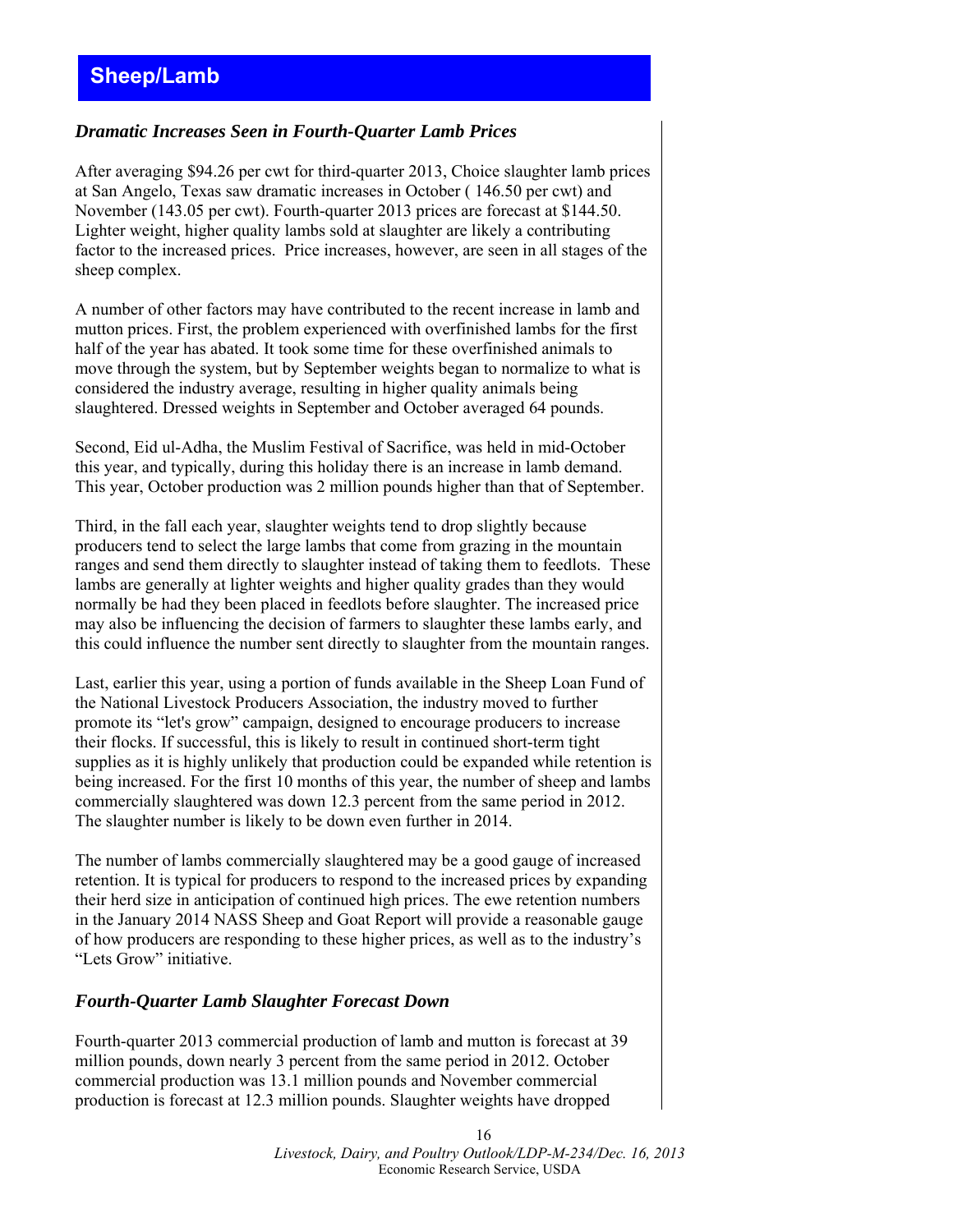considerably since the first half of the year, resulting in average dressed weights for lamb and mutton at levels not seen since August 2010. However, weights are expected to increase in 2014 as lower feed costs and tight supplies may encourage feeders to feed lambs to heavier weights.

## *Imports Down Slightly and Exports Down Considerably*

Imports of lamb and mutton continue to offset tight domestic supplies. Thirdquarter 2013 lamb and mutton imports were at 36 million pounds, 5 percent below the same period last year. Fourth-Quarter 2013 imports are forecast at 42 million pounds, up about 2 percent from the previous year, as they are expected to continue to offset continued tight domestic supplies. Lamb and mutton exports have shown a sharp third-quarter decline, totaling just 1 million pounds and down 67 percent from the same period last year. Exports to the Caribbean weakened considerably. Fourthquarter exports are expected to recover as seasonal yearend export demand strengthens.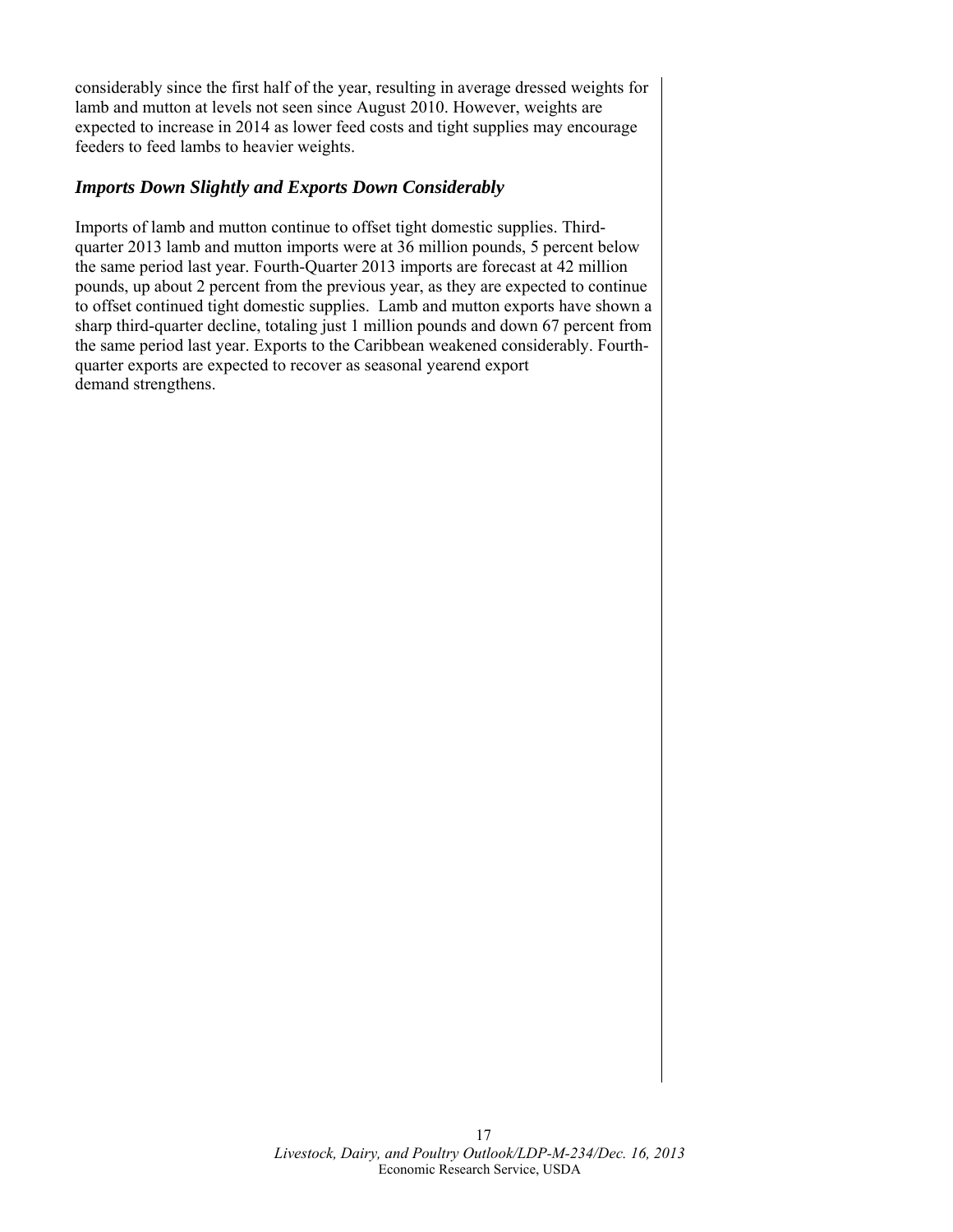# <span id="page-17-0"></span>**Dairy**

# *The December Dairy Outlook Changed Little from November, but the All-Milk Price Is Forecast Higher*

Based on the most recent World Agricultural Supply and Demand Estimates (WASDE) report, the 2013/14 domestic use and exports of corn were raised this month, tightening stocks. However, the corn season-average price is forecast at \$4.05-\$4.75 a bushel, a price reduction based on lower year-to-date reported prices. Soybean production was unchanged in this month's WASDE; however, soybean meal prices were raised to \$400-\$440 per ton. The price boost is based on stronger demand from both the European Union (EU), and Southeast Asian countries, which more than offsets an expected decline in domestic use. According to the November Agricultural Prices report, the preliminary November alfalfa price this year slipped below the October price to \$188 a ton and is well below last year's November price. On balance, dairy producers will likely face even lower feed prices next year compared with 2013.

The current year's projected dairy herd size is reduced slightly to 9.220 million cows based on a smaller expected fourth-quarter cow population. Production per cow is unchanged from last month at 21,865 pounds per cow. 2013 production was reduced fractionally to 201.6 billion pounds. It is likely that the 2013 herd reduction has reached its nadir. The projected 2014 U.S. dairy herd size is increased slightly from last month to 9.250 million cows. The 2014 forecast yield per cow is also increased this month to 22,190 pounds per cow. Production is raised from November to 205.3 billion pounds. The slightly higher cow numbers and yields are based on an improved profit outlook for producers, a result of continued firm milk prices and declining feed costs.

Fats basis imports are lowered this month to 3.9 billion pounds for 2013. Current year skims-solids basis imports are increased to 5.3 billion pounds, based largely on higher imports of casein and whey protein concentrates. Fats basis imports for 2014 are unchanged from November at 4.0 billion pounds. Skims-solids basis imports 2014 are also unchanged from November projections at 5.2 billion pounds.

Current year fats-basis exports are raised this month to 12.1 billion pounds. The pace of butterfat exports has been robust, with strong sales to Ukraine, Morocco, and Korea; these sales to nontraditional markets may be due to tight supplies in the EU. Cheese exports are increased based on fresh cheese sales to Mexico, Korea, and even Australia. Skims-solids basis exports are lowered for 2013 to 38.9 billion pounds. For 2014, fats-basis exports are raised to 10.8 billion pounds and skimssolids basis exports are increased to 38.4 billion pounds. Cheese exports are expected to be stronger next year, underpinning the fats basis export forecasts, while stronger skim milk (SMP)/nonfat dry milk (NDM) exports support the higher skims-solids export forecast.

Commercial ending stocks for 2013 are lowered from November on both a fats and skims-solids basis. The fats basis stocks are predicated on lower expected supplies of cheese and butter. The lowered skims-solids basis stocks are a result of lower cheese stocks and a nearly 25-percent reported decline in October from September for NDM stocks. Fats basis commercial ending stocks for 2014 were unchanged from November. Strong demand for cheese and butter could tighten stocks early in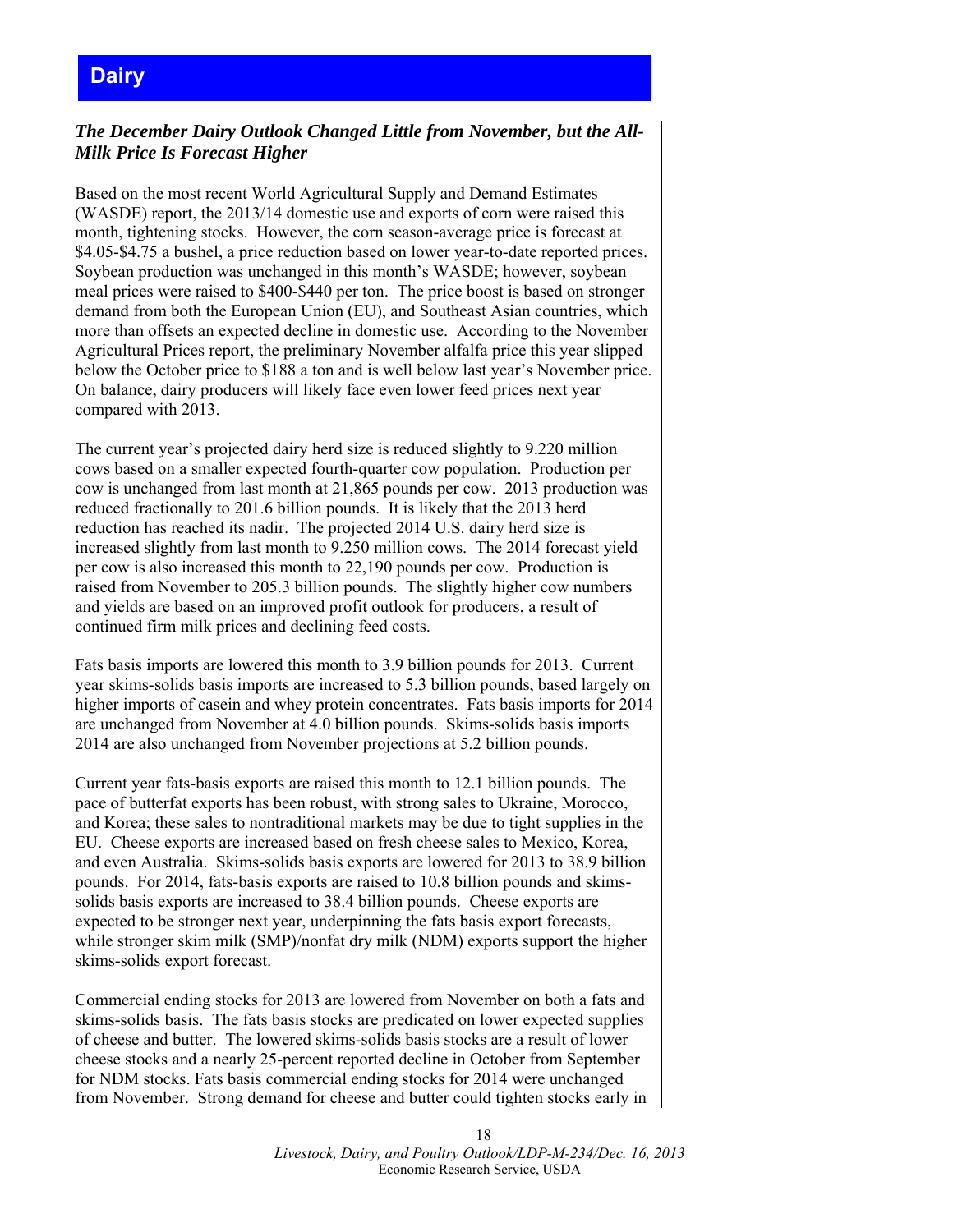2014. However, increased milk production in 2014 and prices that favor butter/powder production could boost butter stocks later in the year. Skims-solids basis ending stocks were tightened based on continued robust demand for milk powder.

Dairy product prices are generally higher both in 2013 and 2014. However, current-year cheese prices were lowered from last month to \$1.760-\$1.770 per pound, based on year-to-date reported prices. Cheese prices for 2014 were raised this month from November to \$1.690-\$1.770 per pound. Butter prices are raised for both 2013 and 2014 from November to \$1.530-\$1.560 per pound and \$1.500- \$1.610 per pound, respectively. Similarly, NDM prices are raised to \$1.695-\$1.715 per pound in 2013 and \$1.715-\$1.775 per pound next year. Whey prices are boosted to 58.5-59.5 cents per pound in 2013 and to 55.0-58.0 cents per pound in 2014, although this represents a year-over-year decline in whey prices. Strong demand both internationally and domestically for dry products supports the higher December forecast prices.

The Class III price forecast for 2013 is unchanged from November at \$17.90-\$18.00 per cwt, but is raised for 2014 to \$17.05-\$17.85 per cwt based on higher cheese and whey prices. The Class IV price for 2013 is raised from last month to \$18.95-\$19.15 per cwt and is raised for 2014 from last month to \$19.00-\$19.90 per cwt. The better Class IV price outlook is due to higher forecast NDM and butter prices next year. The all milk price is increased from November to \$19.90-\$20.00 per cwt for this year and raised for 2014 to \$19.70-\$20.50 per cwt.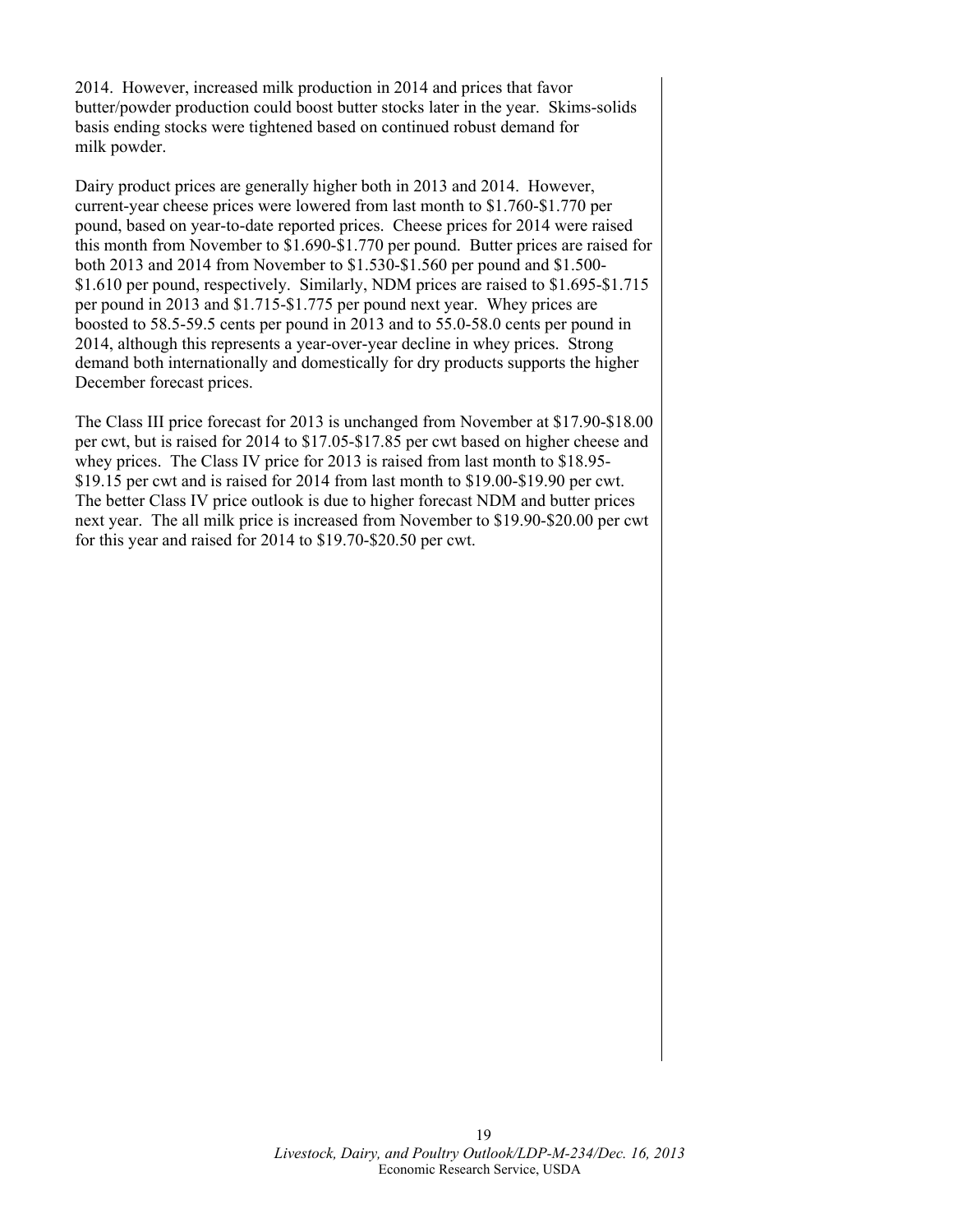# <span id="page-19-0"></span>**Contacts and Links**

#### **Contact Information**

| Ken Mathews (coordinator,           | $(202)$ 694-5183   | kmathews@ers.usda.gov                |
|-------------------------------------|--------------------|--------------------------------------|
| cattle/beef and yeal)               |                    |                                      |
| Sahar Angadjivand                   | $(202)$ 694-5187   | sangadjivand@ers.usda.gov            |
| (cattle/beef and yeal)              |                    |                                      |
| Lindsay Kuberka (cattle/beef trade) | $(202) 694 - 5333$ | lmkuberka@ers.usda.gov               |
| Alex Melton (poultry trade)         | $(202)$ 694-5409   | $a$ wmelton $(a)$ ers.usda.gov       |
| Mildred M. Haley (hogs/pork)        | $(202)$ 694-5176   | mhaley@ers.usda.gov                  |
| David J. Harvey (poultry, eggs)     | $(202)$ 694-5177   | $d$ jharvey@ers.usda.gov             |
| David J. Harvey (Aquaculture)       | $(202) 694 - 5177$ | diharvey@ers.usda.gov                |
| Roger Hoskin (dairy)                | $(202)$ 694-5148   | $r \text{hosh}(\omega)$ ers.usda.gov |
| Keithly Jones (sheep and goats)     | $(202) 694 - 5172$ | kjones@ers.usda.gov                  |
| Carolyn Liggon (web publishing)     | $(202)$ 694-5056   | cvliggon@ers.usda.gov                |

#### **[Subscription Information](http://www.ers.usda.gov/subscribe-to-ers-e-newsletters.aspx)**

Subscribe to ERS e-mail notification service at

http://www.ers.usda.gov/subscribe-to-ers-e-newsletters.aspx to receive timely notification of newsletter availability. Printed copies can be purchased from the USDA Order Desk by calling 1-800-363-2068 (specify the issue number or series SUB-LDPM-4042)

#### *Data Products*

Meat Price Spreads, [http://www.ers.usda.gov/data-products/meat-price-spreads.aspx,](http://www.ers.usda.gov/data-products/meat-price-spreads.aspx) provides monthly average price values, and the differences among those values, at the farm,wholesale, and retail stages of the production and marketing chain for selected cuts of beef,pork, and broilers. In addition, retail prices are provided for beef and pork cuts, turkey, whole chickens, eggs, and dairy products.

[Livestock and Meat](http://www.ers.usda.gov/data-products/livestock-meat-domestic-data.aspx) Trade Data, [http://www.ers.usda.gov/data-products/livestock-meat](http://www.ers.usda.gov/data-products/livestock-meat-domestic-data.aspx)domestic-data.aspx, contains monthly and annual data for the past 1-2 years for imports and exports of live cattle and hogs, beef and veal, lamb and mutton, pork, broiler meat, turkey meat, and shell eggs. The tables report physical quantities, not dollar values or unit prices. Breakdowns by major trading countries are included.

#### *Related Websites*

[Livestock, Dairy, and Poultry Outlook,](http://www.ers.usda.gov/publications/ldpm-livestock,-dairy,-and-poultry-outlook.aspx) 

http://www.ers.usda.gov/publications/ldpm-livestock,-dairy,-and-poultry-outlook.aspx [Animal Production and Marketing Issues,](http://www.ers.usda.gov/topics/animal-products/animal-production-marketing-issues.aspx) 

http://[www.ers.usda.gov/topics/animal-products/animal-production-mark](http://www.ers.usda.gov/topics/animal-products/cattle-beef.aspx)eting-issues.aspx Cattle, [http://www.ers.usda.gov/topics/animal-products/cattle-beef.a](http://www.ers.usda.gov/topics/animal-products/dairy.aspx)spx Dairy, [http://www.ers.usda.gov/topics/animal-products/dairy.aspx](http://www.ers.usda.gov/topics/animal-products/hogs-pork.aspx)

Hogs, http://www[.ers.usda.gov/topics/animal-products/hogs-pork.aspx](http://www.ers.usda.gov/topics/animal-products/poultry-eggs.aspx)

Poultry and Eggs, http://www.ers.usda.gov/topics/animal-products/poultry-eggs.aspx WASDE,

<http://usda.mannlib.cornell.edu/MannUsda/viewDocumentInfo.do?documentID=1194>

The U.S. Department of Agriculture (USDA) prohibits discrimination in all its programs and activities on the basis of race, color, national origin, age, disability, and, where applicable, sex, marital status, familial status, parental status, religion, sexual orientation, genetic information, political beliefs, reprisal, or because all or a part of an individual's income is derived from any public assistance program. (Not all prohibited bases apply to all programs.) Persons with disabilities who require alternative means for communication of program information (Braille, large print, audiotape, etc.) should contact USDA's TARGET Center at (202) 720-2600 (voice and TDD). To file a complaint of discrimination write to USDA, Director, Office of Civil Rights, 1400 Independence Avenue, S.W., Washington, D.C. 20250-9410 or call (800) 795-3272 (voice) or (202) 720-6382 (TDD). USDA is an equal opportunity provider and employer.

#### **E mail Notification**

Readers of ERS outlook reports have two ways they can receive an e-mail notice about release of reports and associated data.

• Receive timely notification (soon after the report is posted on the web) via USDA's Economics, Statistics and Market Information System

(which is housed at Cornell [University's Mann Library\). Go](http://usda.mannlib.cornell.edu/ MannUsda/aboutEmailService.do) to

http://usda.mannlib.cornell.edu/ MannUsda/aboutEmailService.do and follow the instructions to receive e-mail notices about ERS, Agricultural Marketing Service, National Agricultural Statistics Service, and World Agricultural Outlook Board products.

• Receive weekly notification (on [Friday afternoon\) via the ERS](http://www.ers.usda.gov/subscribe-to-ers-e-newsletters.aspx) website. Go to http://www.ers.usda.gov/subscrib e-to-ers-e-newsletters.aspx and follow the instructions to receive notices about ERS outlook reports, Amber Waves magazine, [and other repo](http://www.ers.usda.gov/rss/)rts and data products on specific topics. ERS also offers RSS (really simple syndication) feeds for all ERS products. Go to http://www.ers.usda.gov/rss/ to get started.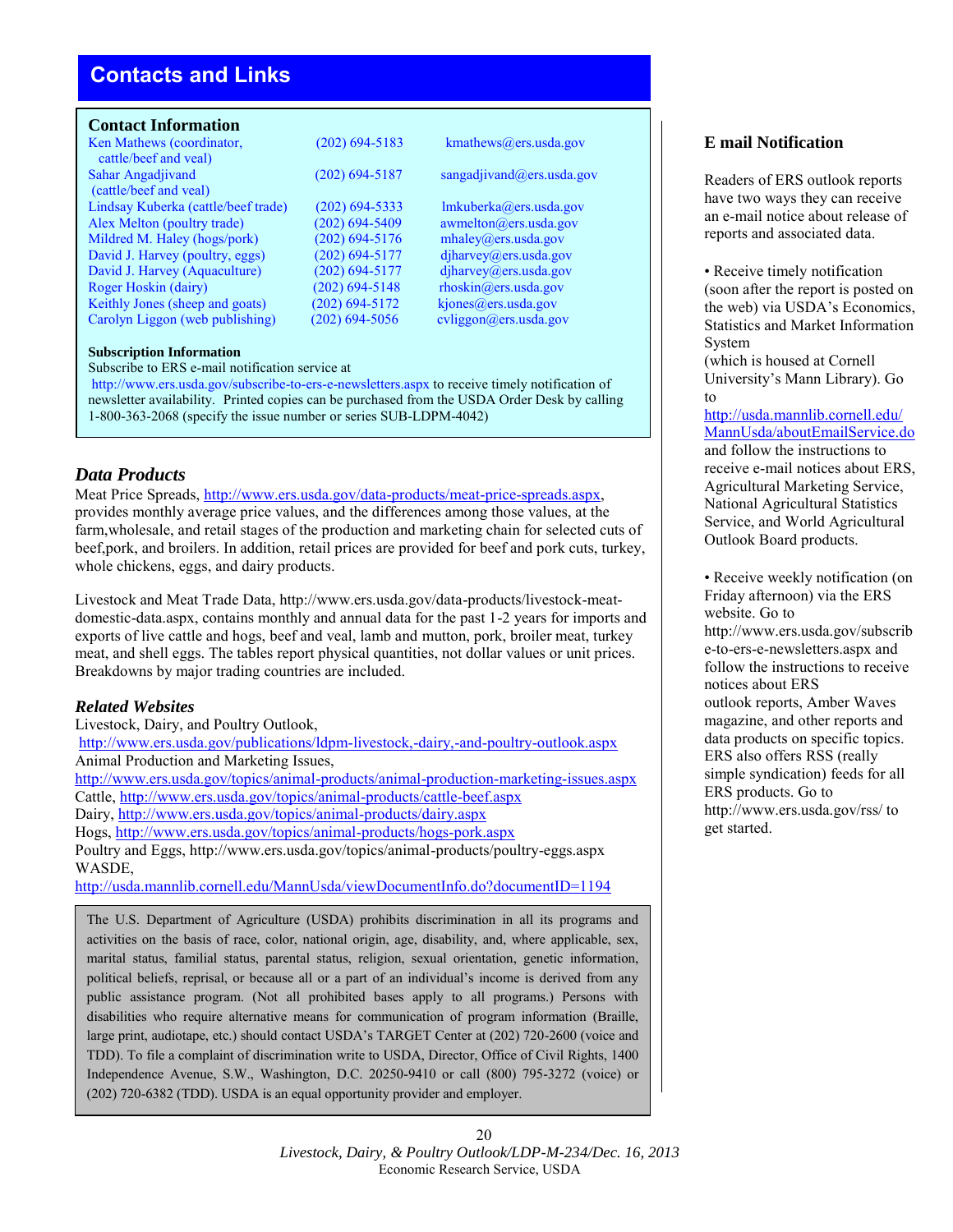<span id="page-20-0"></span>

| U.S. red meat and poultry forecasts        |        |              |              |        |        |        |              |        |        |        |        |              |        |        |        |        |              |        |           |        |         |              |         |         |
|--------------------------------------------|--------|--------------|--------------|--------|--------|--------|--------------|--------|--------|--------|--------|--------------|--------|--------|--------|--------|--------------|--------|-----------|--------|---------|--------------|---------|---------|
|                                            | 2010   |              |              |        |        | 2011   |              |        |        |        | 2012   |              |        |        |        | 2013   |              |        |           |        | 2014    |              |         |         |
|                                            |        | $\mathbf{u}$ | $\mathbf{I}$ | IV     | Annual |        | $\mathbf{I}$ | Ш      | IV     | Annual |        | $\mathbf{I}$ | Ш      | IV     | Annual |        | $\mathbf{I}$ | Ш      | IV        | Annual |         | $\mathbf{I}$ | Ш       | Annual  |
| Production, million lb                     |        |              |              |        |        |        |              |        |        |        |        |              |        |        |        |        |              |        |           |        |         |              |         |         |
| Beef                                       | 6.248  | 6.546        | 6,768        | 6,741  | 26,305 | 6,410  | 6,559        | 6,736  | 6,490  | 26,195 | 6,283  | 6,473        | 6.586  | 6,572  | 25,913 | 6,172  | 6,517        | 6.608  | 6.380     | 25,677 | 5,875   | 6,135        | 6,185   | 24,205  |
| Pork                                       | 5,607  | 5.302        | 5,401        | 6,126  | 22,437 | 5,719  | 5,370        | 5,484  | 6,186  | 22,758 | 5,858  | 5.519        | 5,631  | 6,244  | 23.253 | 5,777  | 5.519        | 5,624  | 6,300     | 23,220 | 5.910   | 5,655        | 5,800   | 23.905  |
| Lamb and mutton                            | 43     | 40           | 39           | 42     | 164    | 36     | 40           | 36     | 37     | 149    | 39     | 39           | 39     | 39     | 156    | 38     | -40          | 40     | 39        | 157    | 38      | 39           | 38      | 153     |
| <b>Broilers</b>                            | 8,733  | 9,198        | 9,496        | 9,484  | 36,910 | 9.290  | 9,509        | 9,542  | 8,860  | 37,201 | 9,089  | 9381         | 9.372  | 9,197  | 37,039 | 9,143  | 9,466        | 9,682  | 9,475     | 37,766 | 9,425   | 9,825        | 9,925   | 38,900  |
| Turkeys                                    | 1,340  | 1.383        | 1,415        | 1,506  | 5,644  | 1,402  | 1,471        | 1,423  | 1,495  | 5,791  | 1,446  | 1,505        | 1,480  | 1,537  | 5,967  | 1,459  | 1,486        | 1,440  | 1,450     | 5,835  | 1,410   | 1,480        | 1,500   | 5.915   |
| Total red meat & poultry                   | 22,122 | 22,626       | 23,291       | 24,058 | 92,097 | 23,011 | 23,113       | 23,396 | 23,225 | 92,745 | 22,866 | 23,085       | 23,274 | 23,738 | 92,963 | 22,742 | 23,190       | 23,563 | 23,790    | 93.285 | 22,809  | 23,299       | 23,613  | 93,715  |
| Table eggs, mil. doz.                      | 1,610  | 1,626        | 1,645        | 1,666  | 6,547  | 1,624  | 1,634        | 1,646  | 1,686  | 6,590  | 1,658  | 1,653        | 1,677  | 1,734  | 6,722  | 1,680  | 1,696        | 1,721  | 1,770     | 6,867  | 1,710   | 1,730        | 1,740   | 6,970   |
| Per capita disappearance, retail lb 2/     |        |              |              |        |        |        |              |        |        |        |        |              |        |        |        |        |              |        |           |        |         |              |         |         |
| Beef                                       | 14.6   | 15.1         | 15.3         | 14.6   | 59.6   | 14.1   | 14.6         | 14.7   | 14.0   | 57.3   | 14.0   | 14.7         | 14.5   | 14.2   | 57.4   | 13.7   | 14.5         | 14.3   | 14.0      | 56.5   | 12.8    | 13.6         | 13.8    | 53.3    |
| Pork                                       | 11.8   | 11.4         | 11.7         | 12.8   | 47.8   | 11.4   | 11.1         | 11.0   | 12.2   | 45.7   | 11.1   | 10.9         | 11.2   | 12.7   | 45.9   | 11.5   | 11.3         | 11.4   | 12.8      | 47.0   | 11.6    | 11.3         | 11.6    | 47.8    |
| Lamb and mutton                            | 0.2    | 0.2          | 0.2          | 0.2    | 0.9    | 0.2    | 0.2          | 0.2    | 0.2    | 0.8    | 0.2    | 0.2          | 0.2    | 0.2    | 0.8    | 0.2    | 0.2          | 0.2    | 0.2       | 0.9    | 0.2     | 0.2          | 0.2     | 0.9     |
| <b>Broilers</b>                            | 20.1   | 20.5         | 21.4         | 20.4   | 82.4   | 21.5   | 21.5         | 20.8   | 19.1   | 82.9   | 20.1   | 20.4         | 20.3   | 19.7   | 80.4   | 20.1   | 20.3         | 21.0   | 20.2      | 81.6   | 20.3    | 21.3         | 21.2    | 83.7    |
| Turkeys                                    | 3.5    | 3.6          | 4.1          | 5.2    | 16.4   | 3.5    | 3.5          | 4.0    | 5.0    | 16.1   | 3.5    | 3.6          | 4.1    | 4.9    | 16.0   | 3.7    | 3.6          | 4.0    | 4.7       | 15.9   | 3.5     | 3.6          | 4.2     | 16.2    |
| Total red meat & poultry                   | 50.7   | 51.2         | 53.3         | 53.7   | 208.9  | 51.3   | 51.3         | 51.0   | 51.0   | 204.6  | 49.3   | 50.3         | 50.6   | 52.0   | 202.2  | 49.5   | 50.3         | 51.3   | 52.3      | 203.5  | 48.8    | 50.4         | 51.3    | 203.3   |
| Eggs, number                               | 61.5   | 61.4         | 62.2         | 62.8   | 247.9  | 61.1   | 61.3         | 62.2   | 63.1   | 247.6  | 62.3   | 61.3         | 62.2   | 64.0   | 249.7  | 62.4   | 61.6         | 62.8   | 64.8      | 251.6  | 62.7    | 63.5         | 64.0    | 256.0   |
| <b>Market prices</b>                       |        |              |              |        |        |        |              |        |        |        |        |              |        |        |        |        |              |        |           |        |         |              |         |         |
| Choice steers, 5-area Direct, \$/cwt       | 89.44  | 96.33        | 95.47        | 100.28 | 95.38  | 110.07 | 112.79       | 114.05 | 121.99 | 114.73 | 125.29 | 120.91       | 119.69 | 125.54 | 122.86 | 125.52 | 124.95       | 122.3  | 129-132   | 125.8  | 129-135 | 126-136      | 128-138 | 128-137 |
| Feeder steers, Ok City, \$/cwt             | 98.73  | 112.65       | 112.29       | 113.55 | 109.31 | 127.20 | 131.09       | 134.74 | 141.93 | 133.74 | 152.81 | 150.05       | 139.31 | 143.40 | 146.39 | 141.36 | 133.10       | 152.08 | 160-163   | 147.0  | 160-166 | 161-171      | 159-169 | 163-172 |
| Cutter Cows, National L.E., \$/cwt         | 51.79  | 58.79        | 58.90        | 54.93  | 56.10  | 68.66  | 74.88        | 66.11  | 63.54  | 68.30  | 76.57  | 83.51        | 76.94  | 73.81  | 77.71  | 77.87  | 77.46        | 78.36  | 74-77     | 77.3   | 78-84   | 80-90        | 78-88   | 78-87   |
| Choice slaughter lambs, San Angelo, \$/cwt | 103.87 | 106.17       | 115.57       | 141.62 | 116.81 | 174.66 | 157.99       | 161.13 | 148.61 | 160.60 | 145.33 | 127.08       | 89.28  | 89.85  | 112.89 | 107.53 | 91.72        | 94.26  | 143-146   | 109.5  | 129-125 | 120-130      | 15-125  | 117-126 |
| Barrows & gilts, N. base, Le. \$/cwt       | 50.41  | 59.60        | 60.13        | 50.11  | 55.06  | 59.94  | 68.80        | 71.06  | 64.66  | 66.11  | 61.68  | 61.79        | 61.43  | 58.63  | 60.88  | 59.03  | 65.46        | 70.59  | $62 - 63$ | 64.4   | 59-63   | 61-67        | 60-66   | 59-63   |
| Broilers, 12 City, cents/lb                | 82.20  | 85.00        | 84.50        | 80.00  | 82.90  | 77.90  | 82.60        | 78.80  | 76.80  | 79.00  | 87.40  | 85.1         | 82     | 92.1   | 86.6   | 103.5  | 108.6        | 93.90  | 91-92     | 99.4   | 91-95   | 91-99        | 92-100  | 91-98   |
| Turkeys, Eastern, cents/lb                 | 75.60  | 84.40        | 97.90        | 103.70 | 90.40  | 90.20  | 99.90        | 106.40 | 111.60 | 102.00 | 100.70 | 106.9        | 108.5  | 106.1  | 105.6  | 96     | 97.7         | 99.9   | 102-105   | 99.3   | 94-98   | 93-101       | 98-106  | 97-104  |
| Eggs, New York, cents/doz.                 | 126.00 | 82.80        | 93.10        | 123.20 | 106.30 | 105.80 | 106.60       | 117.70 | 131.20 | 115.30 | 108.70 | 99.7         | 131.9  | 129.4  | 117.4  | 126.9  | 109.9        | 119.0  | 137-140   | 123.6  | 112-118 | 101-109      | 96-104  | 107-115 |
| U.S. trade. million lb                     |        |              |              |        |        |        |              |        |        |        |        |              |        |        |        |        |              |        |           |        |         |              |         |         |
| Beef & veal exports                        | 478    | 585          | 590          | 646    | 2,299  | 633    | 702          | 766    | 683    | 2,785  | 558    | 625          | 650    | 620    | 2,453  | 557    | 631          | 716    | 600       | 2,504  | 535     | 600          | 600     | 2,310   |
| Beef & yeal imports                        | 573    | 690          | 598          | 436    | 2,297  | 461    | 593          | 548    | 454    | 2,057  | 582    | 669          | 516    | 453    | 2,220  | 590    | 628          | 516    | 520       | 2,254  | 525     | 600          | 600     | 2,265   |
| Lamb and mutton imports                    | 47     | 46           | 31           | 42     | 166    | 49     | 48           | 31     | 34     | 162    | 37     | 38           | 38     | 40     | 153    | 49     | 44           | 36     | 42        | 171    | 44      | 42           | 38      | 164     |
| Pork exports                               | 1,046  | 1,081        | 951          | 1,146  | 4,224  | 1,248  | 1,200        | 1,261  | 1,481  | 5,189  | 1,444  | 1.302        | 1,252  | 1,386  | 5,384  | 1,218  | 1,226        | 1,205  | 1,325     | 4.974  | 1,255   | 1,280        | 1,270   | 5.180   |
| Pork imports                               | 199    | 204          | 237          | 219    | 859    | 201    | 195          | 194    | 213    | 803    | 207    | 191          | 198    | 205    | 802    | 207    | 210          | 229    | 230       | 876    | 215     | 215          | 225     | 880     |
| Broiler exports                            | 1,469  | 1,699        | 1,643        | 1,954  | 6,765  | 1,527  | 1,588        | 1,978  | 1,879  | 6,971  | 1,734  | 1,790        | 1,864  | 1,886  | 7,274  | 1,759  | 1,876        | 1,856  | 1.900     | 7,391  | 1,850   | 1.850        | 1,975   | 7,550   |
| Turkey exports                             | 114    | 136          | 158          | 174    | 582    | 159    | 171          | 173    | 199    | 703    | 181    | 185          | 216    | 217    | 798    | 178    | 182          | 197    | 210       | 767    | 190     | 195          | 200     | 780     |
| Live swine imports (thousand head)         | 1,446  | 1,408        | 1,479        | 1,416  | 5.749  | 1,452  | 1,429        | 1.407  | 1.508  | 5,795  | 1.441  | 1,444        | 1.387  | 1.380  | 5.652  | 1,326  | 1,301        | 1,255  | 1,050     | 4,932  | 1,225   | 1,225        | 1,225   | 4.900   |

1/ Forecasts are in bold.

2/ Per capita meat and egg disappearance data are calculated using the Resident Population Plus Armed Forces Overseas series from the Census Bureau of the Department of Commerce.

Source: World Agricultural Supply and Demand Estimates and Supporting Materials.

For further information, contact: Richard Stillman, (202) 694-5265, stillman@ers.usda.gov

12/13/2013